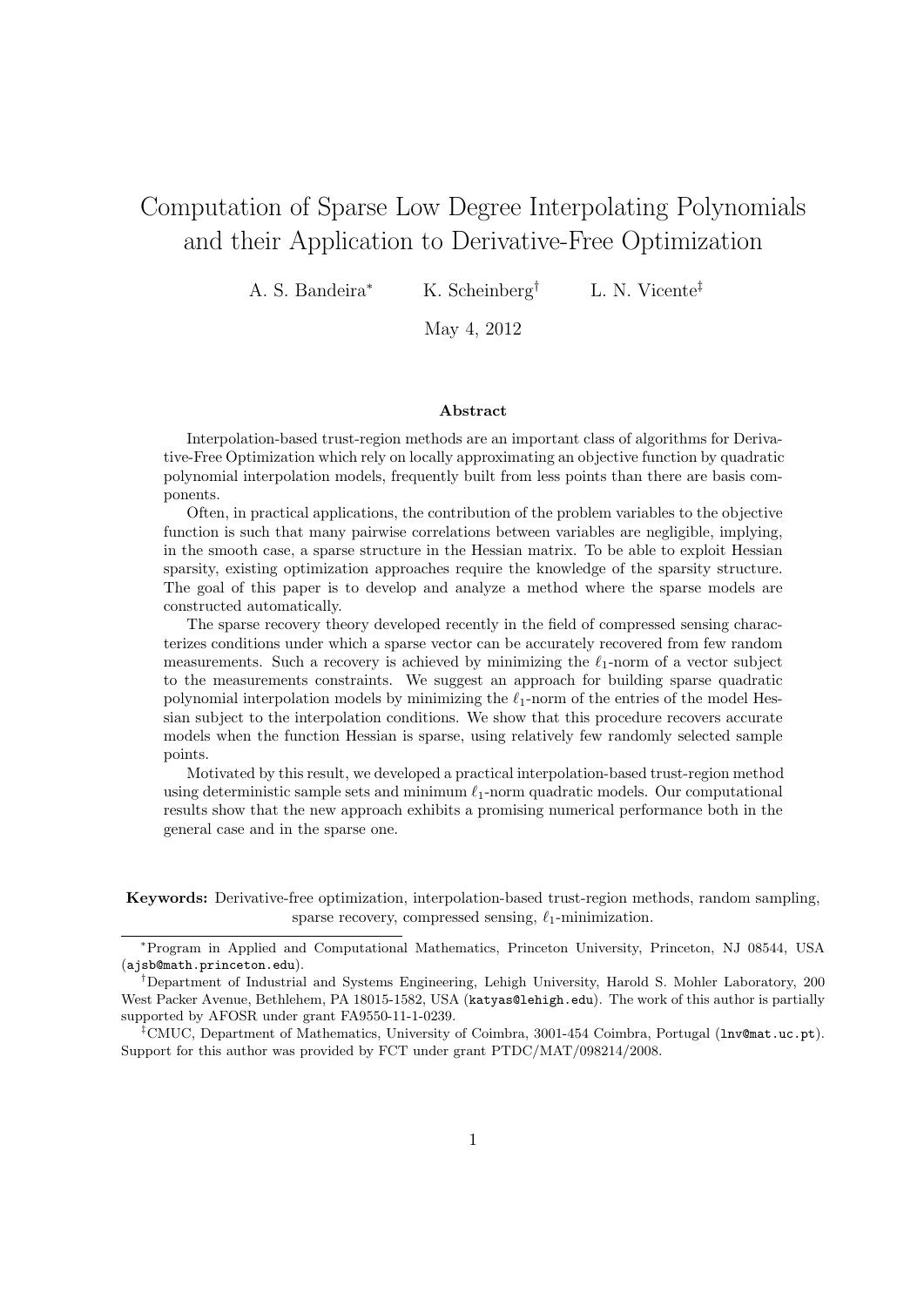# **1 Introduction**

The wide range of applications of mathematical optimization have been recently enriched by the developments in emerging areas such as Machine Learning and Compressed Sensing, where a structure of a model needs to be recovered from some observations. Specially designed optimization methods have been developed to handle the new applications that often give rise to large scale, but convex and well structured problems. However, in many real-world applications, the objective function is calculated by some costly black-box simulation which does not provide information about its derivatives. Although one could estimate the derivatives, e.g., by finite differences, such a process is often too expensive and can produce misleading results in the presence of noise. An alternative is to consider methods that do not require derivative information, and such methods are the subject of study in Derivative-Free Optimization (DFO). In this paper we propose a reverse relationship between optimization and compressed sensing instead of using optimization methods to solve compressed sensing problems we use the results of compressed sensing to improve optimization methods by recovering and exploiting possible structures of the black-box objective functions.

An important class of methods in DFO are interpolation-based trust-region methods. At each iteration, these methods build a model of the objective function that locally approximates it in some *trust region* centered at the current iterate. The model is then minimized in the trust region, and the corresponding minimizer is, hopefully, a better candidate for being a minimizer of the objective function in the trust region, and thus, possibly, is taken as the next iterate. It is usually preferable that minimization of the model in the trust region is an easy task, hence the models should be simple. The simplest yet meaningful class of models is the class of linear functions. Their drawback is that they do not capture the curvature of the objective function and thus slow down the convergence of the methods. A natural and convenient non-linear class of models, which is often efficiently used, is the quadratic class. Determined quadratic interpolation requires sample sets whose cardinality is approximately equal to the square of the dimension, which may turn out to be too costly if the objective function is expensive to evaluate. An alternative is to consider underdetermined quadratic models, using sample sets of smaller size than the ones needed for determined interpolation. However, in this case, the quality of the model may deteriorate.

In many applications, the objective function has structure, such as sparsity of the Hessian, which one may exploit to improve the efficiency of an optimization method. In DFO, since derivatives are not known, typically neither is their sparsity structure. If the structure is known in advance, such as in group partial separability, it can be exploited as it is proposed in [7]. The main idea of our work is to implicitly and automatically take advantage of the sparsity of the Hessian in the cases when the sparsity structure is not known in advance, to build accurate models from relatively small sample sets. This goal is achieved by minimizing the *ℓ*1-norm of the Hessian model coefficients.

Our work relies on the sparse solution recovery theory developed recently in the field of compressed sensing, where one characterizes conditions under which a sparse signal can be accurately recovered from few random measurements. Such type of recovery is achieved by minimizing the *ℓ*1-norm of the unknown signal subject to measurement constraints and can be accomplished in polynomial time.

The contribution of this paper is twofold. First, we show that it is possible to compute fully quadratic models (i.e., models with the same accuracy as second order Taylor models)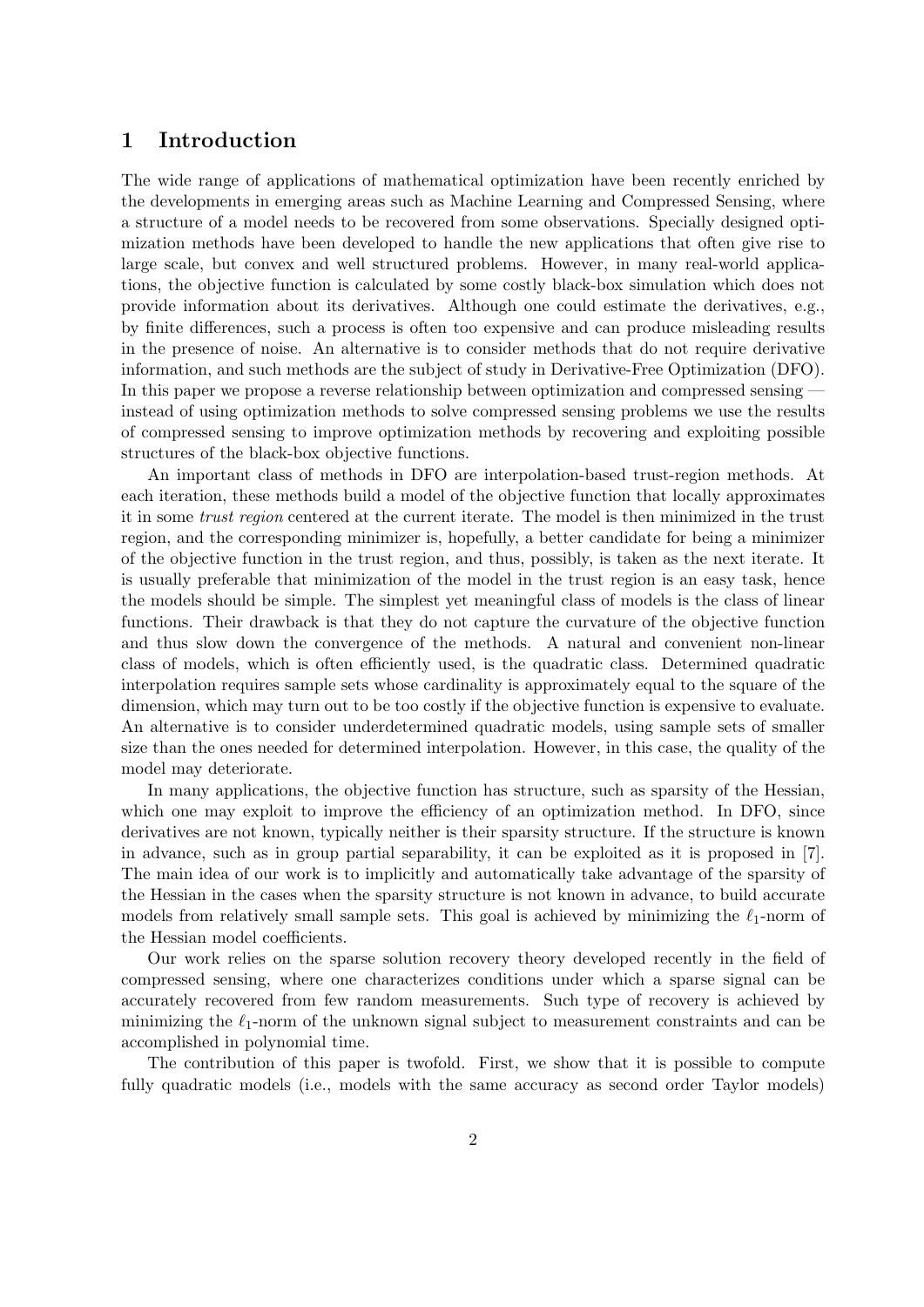for functions defined on  $\mathbb{R}^n$  with sparse Hessians based on randomly selected sample sets with only  $\mathcal{O}(n(\log n)^4)$  sample points (instead of the  $\mathcal{O}(n^2)$  required for the determined quadratic case) when the number of non-zero elements in the Hessian of the function is  $\mathcal{O}(n)$ . Second, we introduce a practical interpolation-based trust-region DFO algorithm exhibiting competitive numerical performance.

The state-of-the-art approach is to build quadratic interpolation models, based on sample sets of any size between  $n+1$  and  $(n+1)(n+2)/2$ , taking up the available degrees of freedom by choosing the models with the smallest Frobenius norm of the Hessian [11] or Hessian change [22], and this approach has been shown to be robust and efficient in practice (see also the recent paper [17] where the models are always determined, varying thus the number of basis components). In the approach proposed in this paper, the degrees of freedom are taken up by minimizing the  $\ell_1$ -norm of the Hessian of the model. We have tested the practical DFO algorithm using both minimum Frobenius and minimum *ℓ*1-norm models. Our results demonstrate the ability of the  $\ell_1$ -approach to improve the results of the Frobenius one in the presence of some form of sparsity in the Hessian of the objective function.

This paper is organized as follows. In Section 2, we introduce background material on interpolation models. We give a brief introduction to compressed sensing in Section 3, introducing also concepts related to *partially* sparse recovery (the details are left to a separate paper [3]). In Section 4, we obtain the main result mentioned above for sparse recovery of models for functions with sparse Hessians, using an orthogonal basis for the space of polynomials of degree *≤* 2. The proof of this result is based on sparse bounded orthogonal expansions which are briefly described in the beginning of Section 4. In Section 5, we introduce our practical interpolationbased trust-region method and present numerical results for the two underdetermined quadratic model variants, defined by minimum Frobenius and *ℓ*1-norm minimization. Finally, in Section 6 we draw some conclusions and discuss possible avenues for future research.

The paper makes extensive use of vector, matrix, and functional norms. We will use  $\ell_p$  or *∥ · ∥<sup>p</sup>* for vector and matrix norms, without ambiguity. The notation *Bp*(*x*; ∆) will represent a closed ball in  $\mathbb{R}^n$ , centered at *x* and of radius  $\Delta$ , in the  $\ell_p$ -norm, i.e.,  $B_p(x; \Delta) = \{y \in \mathbb{R}^n :$  $||y - x||_p \leq \Delta$ . For norms of functions on normed spaces *L*, we will use  $|| \cdot ||_L$ .

# **2 Use of models in DFO trust-region methods**

# **2.1 Fully linear and fully quadratic models**

One of the main techniques used in DFO consists of locally modeling the objective function  $f: D \subset \mathbb{R}^n \to \mathbb{R}$  by models that are "simple" enough to be optimized easily and sufficiently "complex" to approximate *f* well. If a reliable estimate of the derivatives of the function is available, then one typically uses Taylor approximations of first and second order as polynomial models of  $f(x)$ . In DFO one has no access to derivatives or their accurate estimates, and hence other model classes are considered. However, the essential approximation quality of the Taylor models is required to be sustained when necessary by the models used in convergent DFO frameworks. For instance, the simplest first order approximation is provided by, the so-called, fully linear models, whose definition requires *f* to be smooth up to the first order.

**Assumption 2.1** *Assume that f is continuously differentiable with Lipschitz continuous gradient (on an open set containing D). (For simplicity we will assume that all the balls and*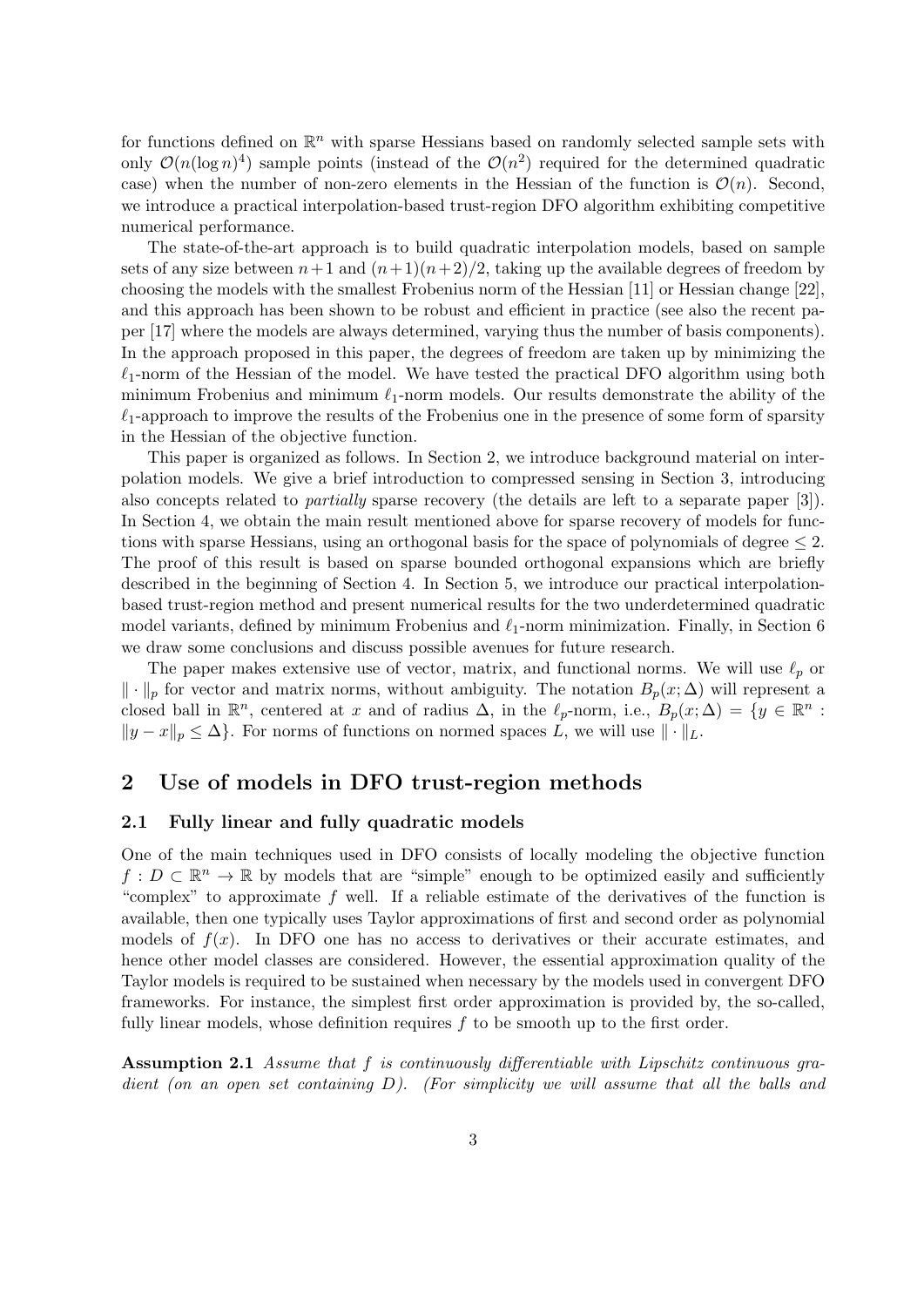*neighborhoods considered in this paper are contained in D.)*

The following definition is essentially the same as given in [11, Definition 6.1] stated using balls in an arbitrary  $\ell_p$ -norm, with  $p \in (0, +\infty]$ .

**Definition 2.1** Let a function  $f: D \to \mathbb{R}$  satisfying Assumption 2.1 be given. A set of model  $functions \mathcal{M} = \{m : \mathbb{R}^n \to \mathbb{R}, m \in C^1\}$  *is called a fully linear class of models if the following hold:*

- *1. There exist positive constants*  $\kappa_{ef}$ ,  $\kappa_{eg}$ , and  $\nu_1^m$ , such that for any  $x_0 \in D$  and  $\Delta \in$ (0*,* ∆*max*] *there exists a model function m in M, with Lipschitz continuous gradient and corresponding Lipschitz constant bounded by ν m* 1 *, and such that*
	- *• the error between the gradient of the model and the gradient of the function satisfies*

*∣* $|\nabla f(x) - \nabla m(x)|_2 \leq \kappa_{eq} \Delta, \quad \forall x \in B_n(x_0; \Delta),$ 

*• and the error between the model and the function satisfies*

 $|f(x) - m(x)| \leq \kappa_{ef} \Delta^2$ ,  $\forall x \in B_p(x_0; \Delta)$ .

*Such a model m is called fully linear on*  $B_p(x_0; \Delta)$ *.* 

- *2. For this class M there exists an algorithm, which we will call a 'model-improvement' algorithm, that in a finite, uniformly bounded (with respect to*  $x_0$  *and*  $\Delta$ ) *number of steps can*
	- *• either provide a certificate for a given model m ∈ M that it is fully linear on*  $B_p(x_0; \Delta)$
	- *or fail to provide such a certificate and find a model*  $\tilde{m} \in \mathcal{M}$  *fully linear on*  $B_p(x_0; \Delta)$ *.*

It is important to note that this definition does not restrict fully linear models to linear functions, but instead considers models that approximate *f as well* as the linear Taylor approximations. Linear models such as linear interpolation (and first order Taylor approximation) do not capture the curvature information of the function that they are approximating. To achieve better practical local convergence rates in general it is essential to consider nonlinear models. In this paper we focus on quadratic interpolation models, which ultimately aim at a higher degree of approximation accuracy. We call such approximation models fully quadratic, following [11], and note that, as in the linear case, one can consider a wider class of models not necessarily quadratic. We now require the function *f* to exhibit smoothness up to the second order.

**Assumption 2.2** *Assume that f is twice differentiable with Lipschitz continuous Hessian (on an open set containing D).*

Below we state the definition of fully quadratic models given in [11, Definition 6.2], again using balls in an  $\ell_p$ -norm, with arbitrary  $p \in (0, +\infty]$ .

**Definition 2.2** Let a function  $f: D \to \mathbb{R}$  satisfying Assumption 2.2 be given. A set of model  $functions \mathcal{M} = \{m : \mathbb{R}^n \to \mathbb{R}, m \in C^2\}$  *is called a fully quadratic class of models if the following hold:*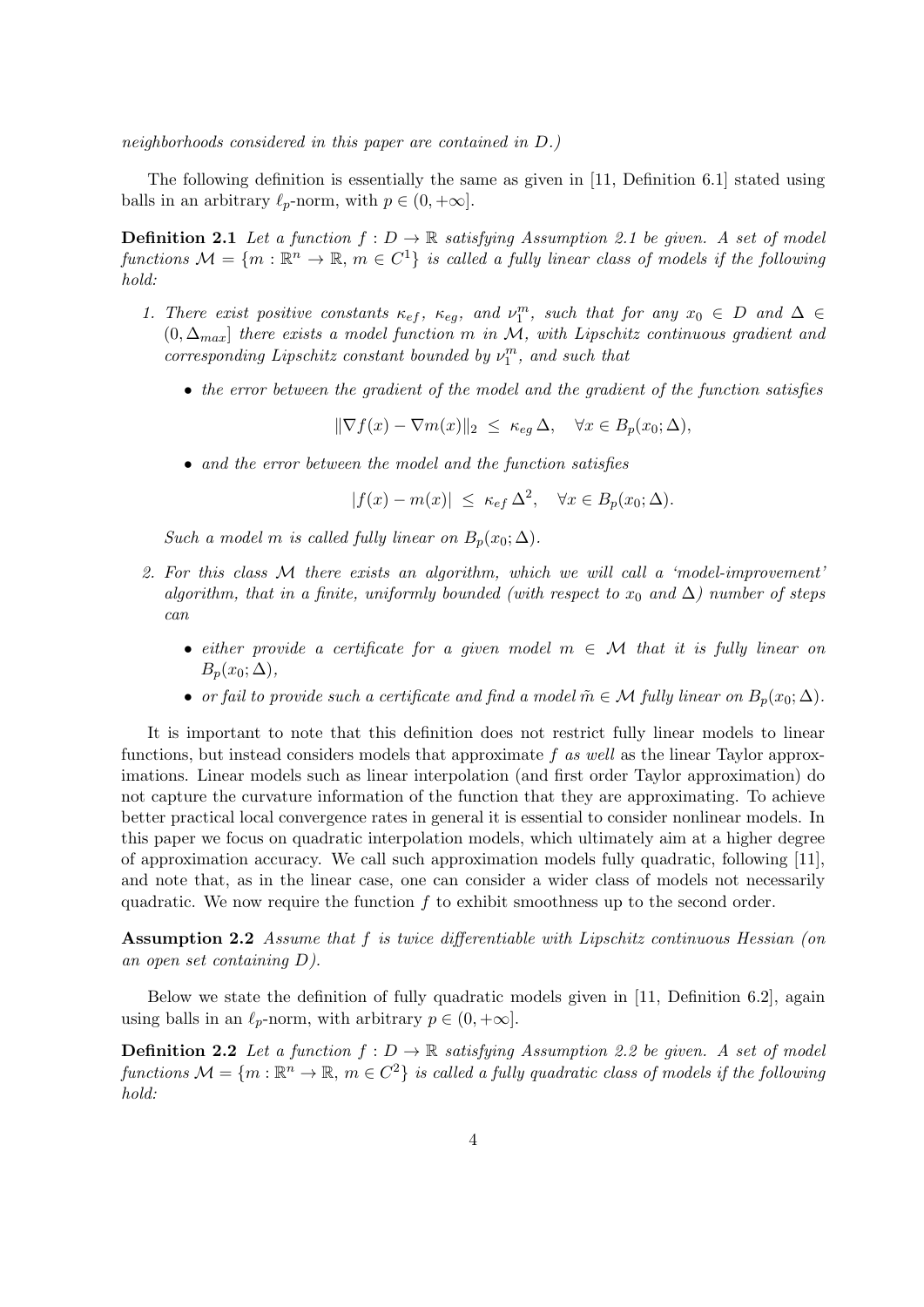- 1. There exist positive constants  $\kappa_{ef}$ ,  $\kappa_{eg}$ ,  $\kappa_{eh}$ , and  $\nu_2^m$ , such that for any  $x_0 \in D$  and  $\Delta \in$ (0*,* ∆*max*] *there exists a model function m in M, with Lipschitz continuous Hessian and corresponding Lipschitz constant bounded by ν m* 2 *, and such that*
	- *• the error between the Hessian of the model and the Hessian of the function satisfies*

$$
\|\nabla^2 f(x) - \nabla^2 m(x)\|_2 \le \kappa_{eh} \,\Delta, \quad \forall x \in B_p(x_0; \Delta),
$$

*• the error between the gradient of the model and the gradient of the function satisfies*

 $\|\nabla f(x) - \nabla m(x)\|_2 \leq \kappa_{eg} \Delta^2$ ,  $\forall x \in B_p(x_0; \Delta)$ *,* 

*• and the error between the model and the function satisfies*

$$
|f(x) - m(x)| \le \kappa_{ef} \Delta^3, \quad \forall x \in B_p(x_0; \Delta).
$$

*Such a model m is called fully quadratic on*  $B_p(x_0; \Delta)$ .

- *2. For this class M there exists an algorithm, which we will call a 'model-improvement' algorithm, that in a finite, uniformly bounded (with respect to*  $x_0$  *and*  $\Delta$ ) *number of steps can*
	- *• either provide a certificate for a given model m ∈ M that it is fully quadratic on*  $B_p(x_0; \Delta)$ ,
	- *• or fail to provide such a certificate and find a model m*˜ *∈ M fully quadratic on*  $B_p(x_0; \Delta)$ .

This definition of a fully quadratic class requires that given a model from the class one can either prove that it is a fully quadratic model of *f* on a given  $B_p(x_0; \Delta)$ , and for given  $\kappa_{ef}$ ,  $\kappa_{eg}$ ,  $\kappa_{eh}$ , and  $\nu_2^m$ , independent of  $x_0$  and  $\Delta$ , or provide such a model. It is shown in [11, Chapter 6] that model-improvement algorithms exist for quadratic interpolation and regression models. Hence quadratic interpolation models form a fully quadratic class of models. They also exist for a fully linear class of models, where a model-improvement algorithm in [11] checks if a quadratic interpolation model is built using a well-poised set of at least  $n + 1$  interpolation points. To certify that a model is fully quadratic, a model-improvement algorithm in [11] requires that the set of the interpolation points is well poised and contains  $(n+1)(n+2)/2$  points in the proximity of *x*0. Thus, using a model-improvement algorithm often implies considerable computational cost: it may be prohibitive to maintain sets of  $(n+1)(n+2)/2$  sample points near the current iterate due to the cost of obtaining the function values and the dimension of the problem. Moreover, verifying that the sample set is well poised may require a factorization of a matrix with  $(n+1)(n+2)/2$  rows and columns resulting in  $\mathcal{O}(n^6)$  complexity. For small *n*, this additional cost may be negligible, but it becomes substantial as *n* grows beyond a few dozen.

In this paper we show that for any given function *f*, there exist constants  $\kappa_{ef}$ ,  $\kappa_{eg}$ ,  $\kappa_{eh}$ , and  $\nu_2^m$  and the corresponding fully quadratic class of quadratic models  $\mathcal M$  for which, given  $x_0$  and  $\Delta$ , we can construct a fully quadratic model of *f* on  $B_p(x_0; \Delta)$  from *M*, with high probability, using, possibly, less than  $(n+1)(n+2)/2$  sample points.

Note that Definition 2.2 requires the existence of an algorithm which can *deterministically* certify that a given model is fully quadratic. This requirement is imposed because it enables the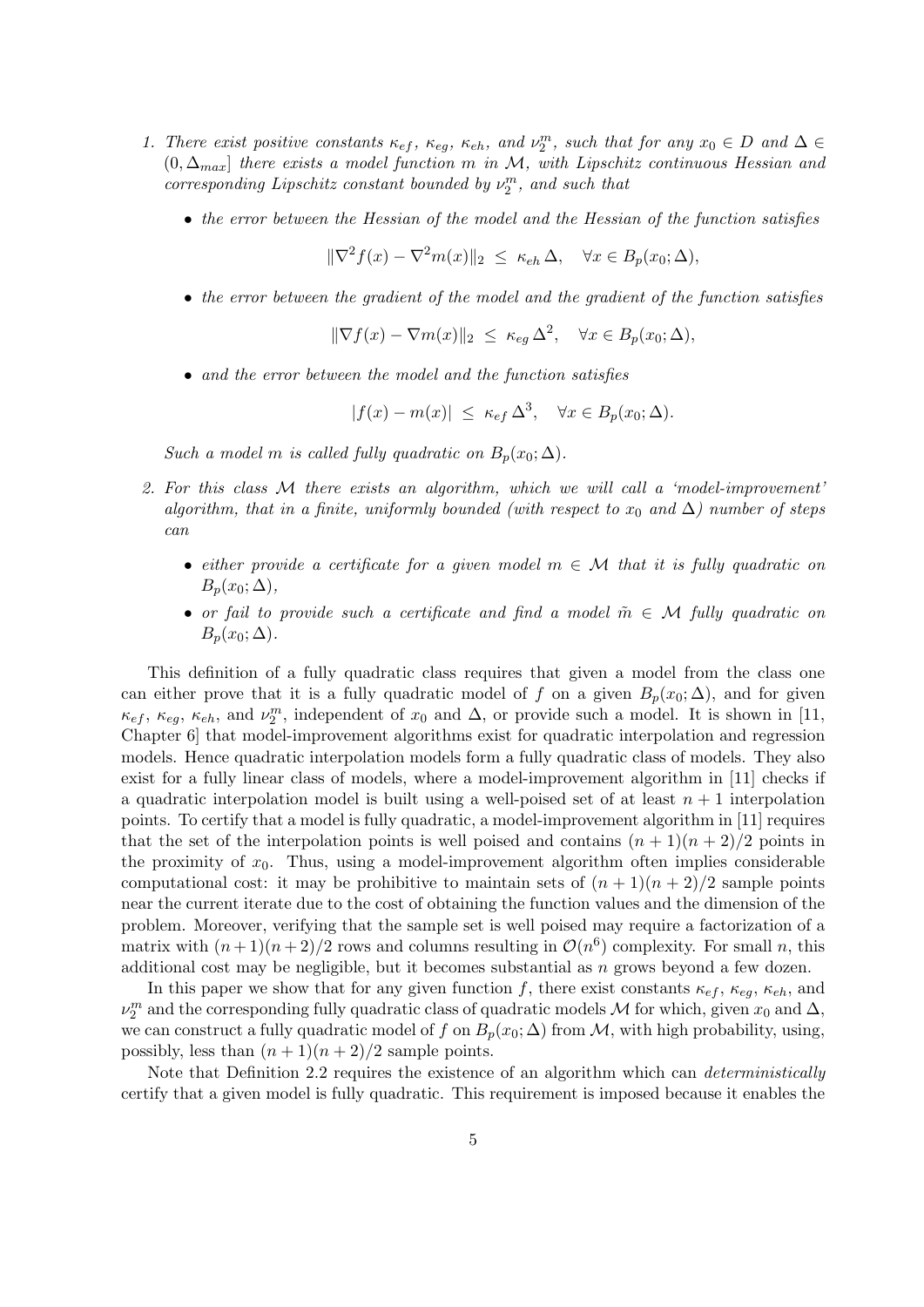deterministic convergence analysis of an algorithmic framework, provided in [10] (see also [11, Chapter 10]), based on fully quadratic (or fully linear) models. In contrast, in this work, we consider an algorithm which cannot certify that a given model is fully quadratic, but can construct such models with high probability, hopefully, at a considerable computational saving. To adapt this approach in a convergent algorithmic framework, a stochastic version of such a framework has to be designed and analyzed. This work is a subject of future research (see [15] for some relevant theoretical results).

Finally, we want to point out that while the full convergence theory for the new modelbased algorithmic framework is under development, the practical implementation reported in this paper shows that in a simple trust-region framework the new method works as well as or better than other methods discussed in [11].

## **2.2 Quadratic polynomial interpolation models**

In model based DFO fully quadratic models of *f* are often obtained from the class of quadratic polynomials by interpolating *f* on some sample set of points *Y* . A detailed description of this process and related theory is given in [11]. Here we present briefly the basic ideas and necessary notation.

Let  $\mathcal{P}_n^2$  be the space of polynomials of degree less than or equal to 2 in  $\mathbb{R}^n$ . The dimension of this space is  $q = (n+1)(n+2)/2$ . A basis  $\phi$  for  $\mathcal{P}_n^2$  will be denoted by  $\phi = {\phi_l(x)}$  with  $l = 1, \ldots, q$ . The most natural basis for polynomial spaces is the one consisting of the monomials, or the *canonical basis*. This basis appears naturally in Taylor models and is given for  $\mathcal{P}_n^2$  by

$$
\bar{\phi} = \left\{ \frac{1}{2} x_1^2, ..., \frac{1}{2} x_n^2, x_1 x_2, ..., x_{n-1} x_n, x_1, ..., x_n, 1 \right\}.
$$
 (1)

We say that the quadratic function *m* interpolates *f* at a given point *y* if  $m(y) = f(y)$ . Assume that we are given a set  $Y = \{y^1, ..., y^p\} \subset \mathbb{R}^n$  of interpolation points. A quadratic function  $m$  that interpolates  $f$  at the points in  $Y$ , written as

$$
m(x) = \sum_{l=1}^{q} \alpha_l \phi_l(x),
$$

must satisfy the following *p* interpolation conditions  $\sum_{l=1}^{q} \alpha_l \phi_l(y^i) = f(y^i), i = 1, ..., p$ . These conditions form a linear system,

$$
M(\phi, Y)\alpha = f(Y),\tag{2}
$$

where  $M(\phi, Y)$  is the interpolation matrix and  $f(Y)_i = f(y^i)$ ,  $i = 1, ..., p$ .

A sample set *Y* is poised for (determined) quadratic interpolation if the corresponding interpolation matrix  $M(\phi, Y)$  is square  $(p=q)$  and non-singular, guaranteeing that there exists a unique quadratic polynomial *m* such that  $m(Y) = f(Y)$ . It is not hard to prove that this definition of poisedness and the uniqueness of the interpolant do not depend either on *f* or on the basis  $\phi$  (see [11, Chapter 3]).

In [11, Chapters 3 and 6] rigorous conditions on *Y* are derived which ensure "well poisedness" for quadratic interpolation. Under these conditions it is shown that if  $Y \subset B_2(x_0; \Delta)$  is a wellpoised sample set for quadratic interpolation, then the quadratic function *m* that interpolates *f* on *Y* is a fully quadratic model for *f* on  $B_2(x_0; \Delta)$  for some fixed positive constants  $\kappa_{ef}$ ,  $\kappa_{eg}$ ,  $\kappa_{eh}$ , and  $\nu_2^m$ .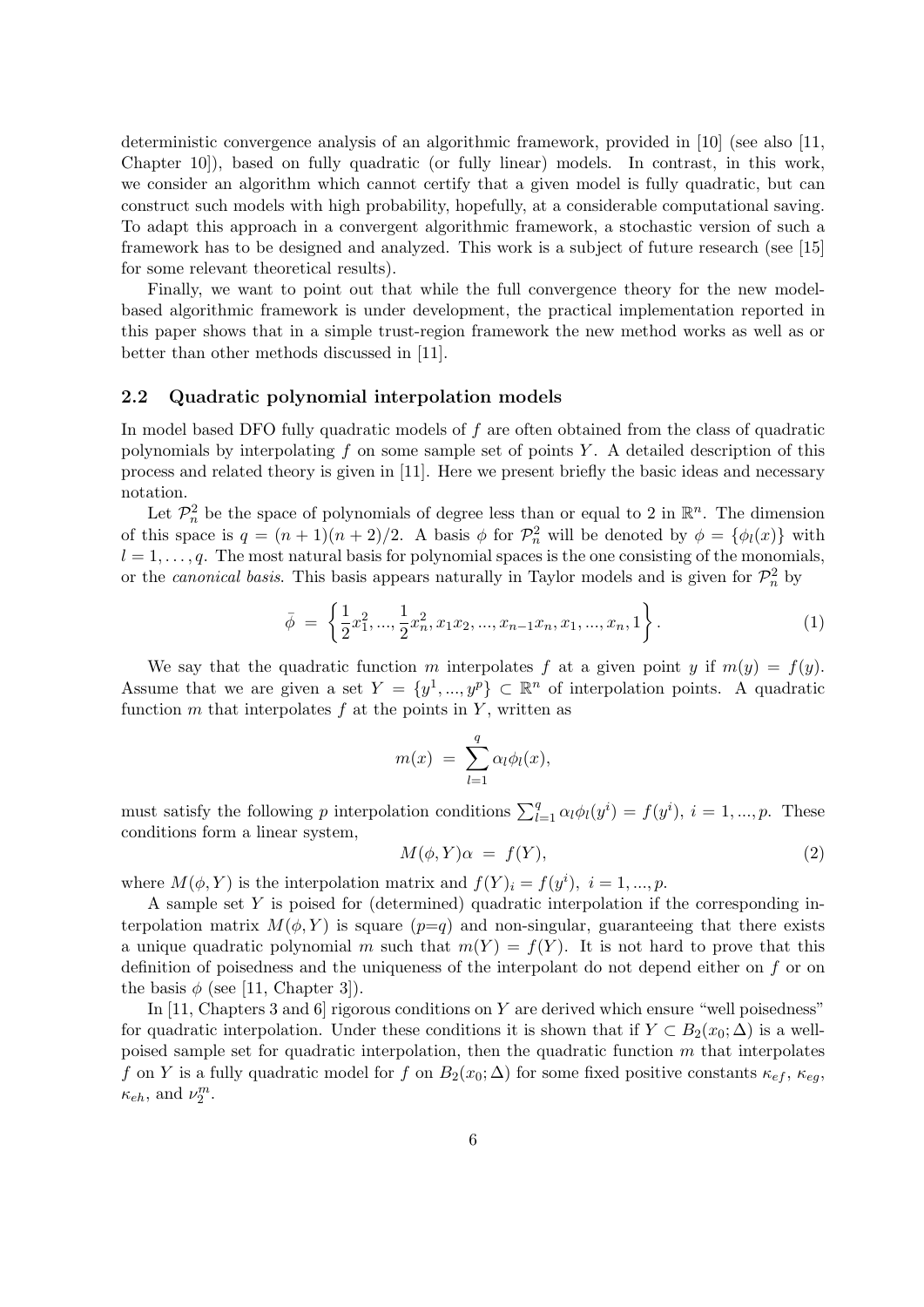One of the conditions imposed in [11] on a sample set *Y* to guarantee fully quadratic interpolation model, is that *Y* has to contain  $p = (n+1)(n+2)/2$  points. However, building such a sample set costs  $(n+1)(n+2)/2$  evaluations of the function f which is too expensive for many applications. A typical efficient approach is to consider smaller sample sets, which makes the linear system in (2) underdetermined.

#### **2.2.1 Underdetermined quadratic interpolation**

We will now consider the case where the size of the sample set Y satisfies  $n + 1 < p < (n + 1)$  $1(n+2)/2$ , in other words, when there are more points than is required for linear interpolation but fewer than is necessary for determined quadratic interpolation. If we consider the class of all quadratic functions that interpolate  $f$  on  $Y$ , then we can choose a model from this class that for one reason or other seems the most suitable. In particular approaches in [9] and [29] select a quadratic model with the smallest possible Frobenius norm of the Hessian matrix, while in [22] a model is chosen to minimize the Frobenius norm of the *change* of the Hessian from one iteration to the next. The former approach is studied in detail in [11, Chapter 5]. Let us introduce the basic ideas here.

To properly introduce the underdetermined models that we wish to consider we split the basis  $\phi$  in (1) into its linear and quadratic components:  $\phi_L = \{x_1, ..., x_n, 1\}$  and  $\phi_Q = \phi \setminus \phi_L$ .

An essential property of a sample set *Y* with  $|Y| > n + 1$  is that the matrix  $M(\bar{\phi}_L, Y)$  must have sufficiently linearly independent columns (in [11, Section 4.4] it is said that *Y* is well poised for linear regression). Roughly speaking, well poisedness means that under a suitable scaling of *Y*,  $M(\bar{\phi}_L, Y)$  has a relatively small condition number, see [11, Section 4.4]. In that case for *any* quadratic model which interpolates *f* on *Y* the following holds (see [11, Theorem 5.4] for a rigorous statement and proof).

**Theorem 2.1** *For any*  $x_0 \in D$  *and*  $\Delta \in (0, \Delta_{max}]$ *, let m be a quadratic function that interpolates f* in *Y*, where  $Y \subset B_2(x_0; \Delta)$  *is a sample set well poised for linear regression. Then, m is fully linear (see Definition 2.1) for <i>f on*  $B_2(x_0; \Delta)$  *where the constants*  $\kappa_{ef}$  *and*  $\kappa_{eg}$  *are*  $\mathcal{O}(1 + \|\nabla^2 m\|_2)$  and depend on the condition number of  $M(\bar{\phi}_L, Y)$  (where *Y* here is suitably *scaled).*

Theorem 2.1 suggests that one should build underdetermined quadratic models with "small" model Hessians, thus motivating minimizing its Frobenius norm subject to (2) as in [9] and [29]. Recalling the split of the basis  $\bar{\phi}$  into the linear and the quadratic parts, one can write the interpolation model as

$$
m(x) = \alpha_Q^T \overline{\phi}_Q(x) + \alpha_L^T \overline{\phi}_L(x),
$$

where  $\alpha_Q$  and  $\alpha_L$  are the corresponding parts of the coefficient vector  $\alpha$ . The minimum Frobenius norm solution [11, Section 5.3] can now be defined as the solution to the following optimization problem

$$
\min \frac{1}{2} ||\alpha_Q||_2^2
$$
  
s.t. 
$$
M(\bar{\phi}_Q, Y)\alpha_Q + M(\bar{\phi}_L, Y)\alpha_L = f(Y).
$$
 (3)

 $(H | Y | = (n + 1)(n + 2)/2$  and  $M(\bar{\phi}, Y)$  is nonsingular, this reduces to determined quadratic interpolation.) Note that (3) is a convex quadratic program with a closed form solution.

In [11, Section 5.3] it is shown that under some additional conditions of well poisedness on *Y* , the minimum Frobenius norm (MFN) interpolating model can be fully linear with uniformly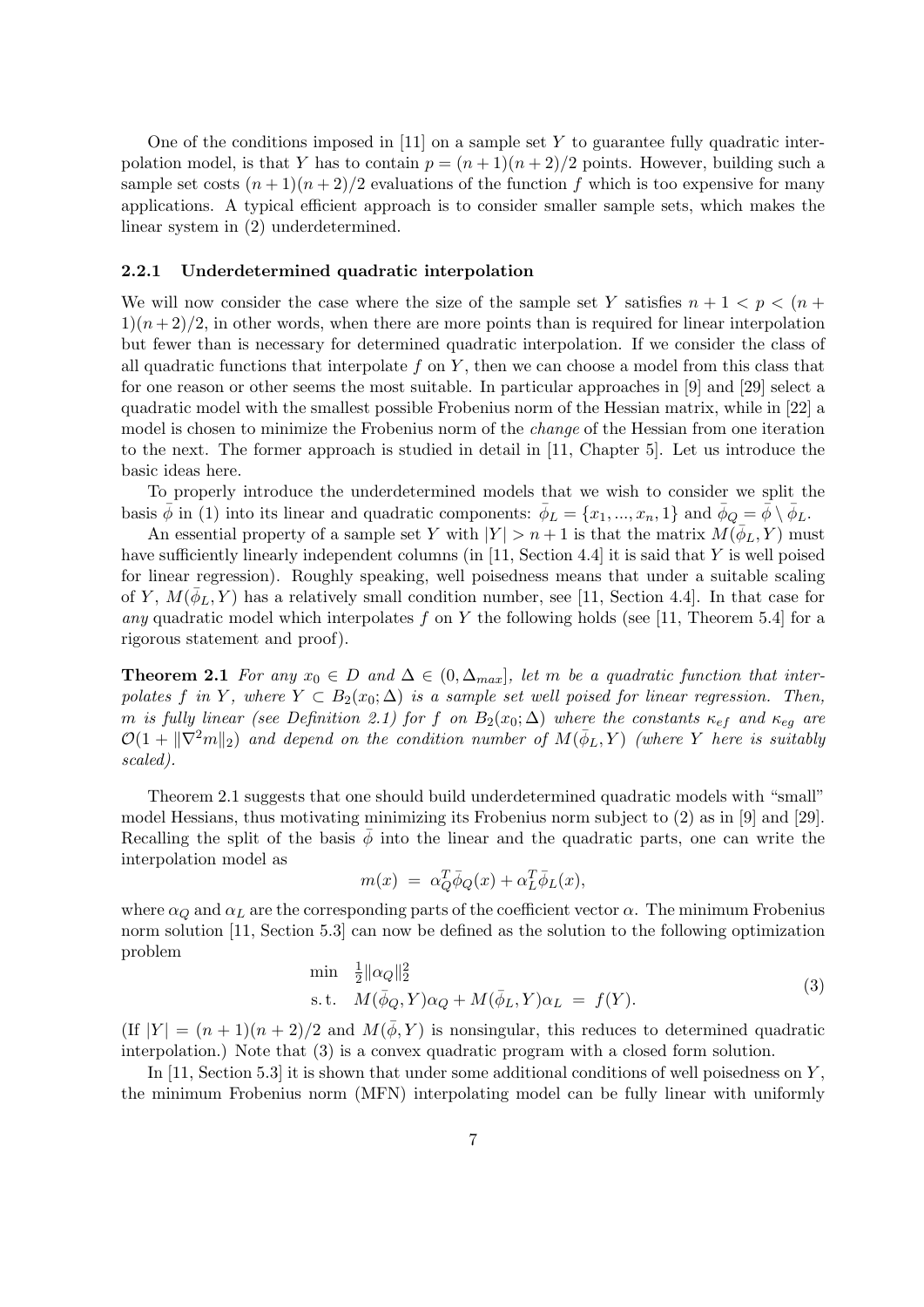bounded error constants  $\kappa_{ef}$  and  $\kappa_{eg}$ . Hence, the MFN quadratic models provide at least as accurate interpolation as linear models.

On the other hand, it has not been shown so far that any class of underdetermined quadratic interpolation models provide provably better approximation of *f* than fully linear models. The purpose of this paper is to show how to construct, with high probability, underdetermined quadratic interpolation models that are fully quadratic.

#### **2.2.2 Sparse quadratic interpolation**

It is clear that without any additional assumptions on *f* we cannot guarantee a fully quadratic accuracy by an interpolation model based on less than  $(n+1)(n+2)/2$  points. We will thus consider the structure that is most commonly observed and exploited in large-scale derivative based optimization: the (approximate) sparsity of the Hessian of *f*. Special structure, in particular group partial separability of *f*, has been exploited in DFO before, see [7]. However, it was assumed that the specific structure is known in advance. In the derivative-free setting, however, while the sparsity structure of the Hessian may be known in some cases, it is often unavailable. Moreover, we do not need to assume that there exists a fixed sparsity structure of the Hessian.

What we assume in this paper is that the Hessian of *f* is "approximately" sparse in the domain where the model is built. In other words we assume the existence of a sparse fully quadratic model (a rigorous definition is provided in Section 4.3). In the case where  $\nabla^2 f$  is itself sparse, a Taylor expansion may serve as such a model. The main focus of our work is to recover sparse quadratic models from the interpolation conditions.

Instead of solving (3) we construct quadratic models from the solution to the following optimization problem

$$
\min \quad \|\alpha_Q\|_1
$$
\n
$$
\text{s.t.} \quad M(\bar{\phi}_Q, Y)\alpha_Q + M(\bar{\phi}_L, Y)\alpha_L = f(Y), \tag{4}
$$

where  $\alpha_Q$ ,  $\alpha_L$ ,  $\bar{\phi}_Q$ , and  $\bar{\phi}_L$  are defined as in (3). Solving (4) is tractable, since it is a linear program. Note that minimizing the *ℓ*1-norm of the entries of the Hessian model indirectly controls its *ℓ*2-norm and therefore is an appealing approach from the perspective of Theorem 2.1. This makes the new approach a reasonable alternative to building MFN models. As we will show in this paper, this approach is advantageous when the Hessian of *f* has zero entries (in other words, when there is no direct interaction between some of the variables of the objective function f). In such cases, as we will show in Section 4, we are able to recover, with high probability, fully quadratic models with much less than  $(n+1)(n+2)/2$  random points. This is the first result where a fully quadratic model is constructed from an underdetermined interpolation system. To prove this result we will rely on sparse vector recovery theory developed in the field of compressed sensing. In the next section we introduce the basic concepts and results that are involved.

# **3 Compressed sensing**

Compressed sensing is a field concerned with the recovery of a sparse vector  $\bar{z} \in \mathbb{R}^N$  satisfying  $b = A\bar{z}$ , given a vector  $b \in \mathbb{R}^k$  and a matrix  $A \in \mathbb{R}^{k \times N}$  with significantly fewer rows than columns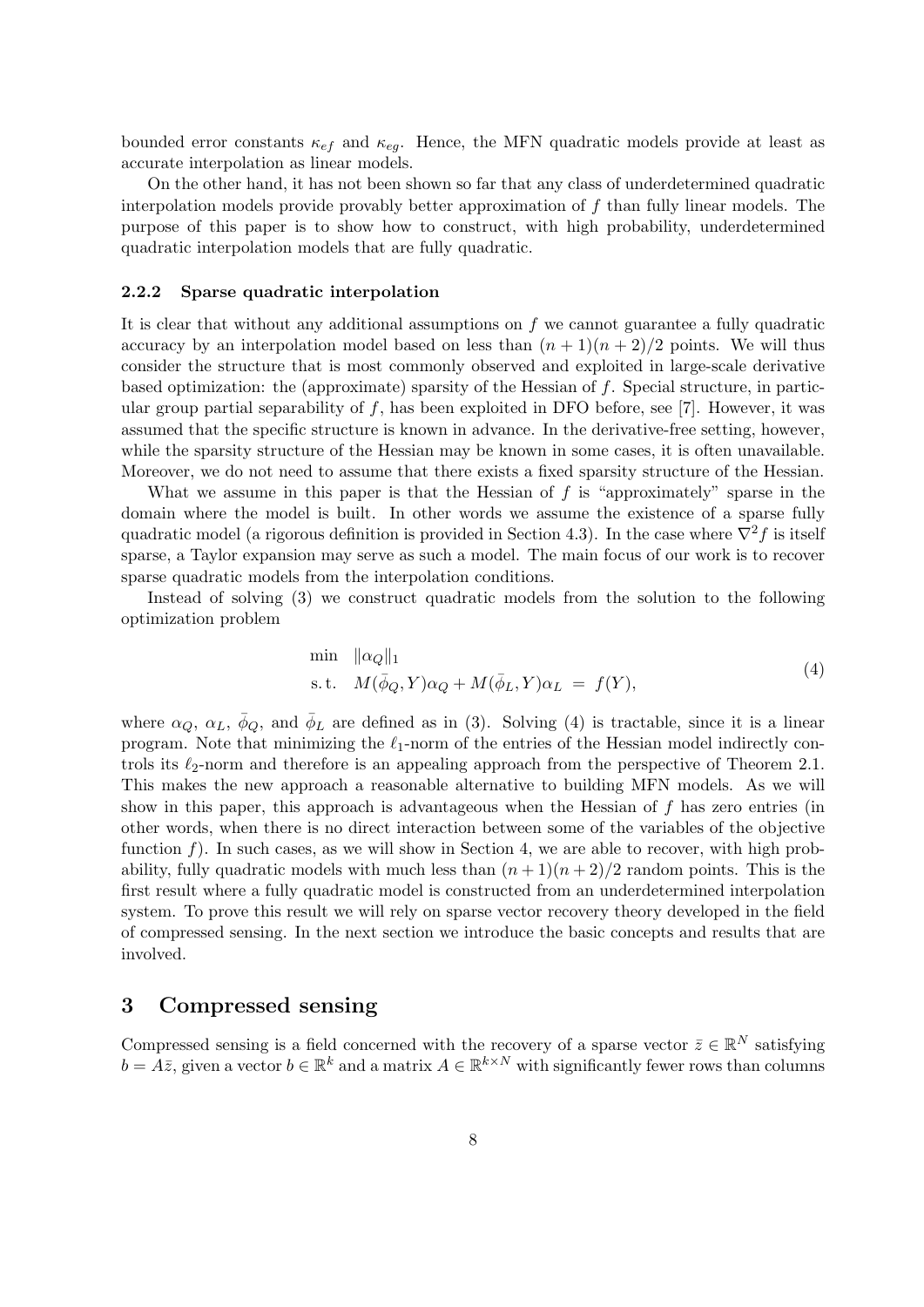$(k \ll N)$ . The desired sparse vector  $\bar{z} \in \mathbb{R}^N$  can be recovered by minimizing the number of non-zero components by solving

$$
\min \operatorname{card}(z) \quad \text{s.t.} \quad Az = b,\tag{5}
$$

where card(*z*) =  $|\{i \in \{1, ..., n\} : z_i \neq 0\}|$ . Since this problem is generally NP-Hard, one considers a more tractable approximation by substituting its objective function by a relatively close convex one:

$$
\min \|z\|_1 \quad \text{s.t.} \quad Az = b,\tag{6}
$$

which is a linear program. The main results of compressed sensing show that, under certain conditions on the (possibly random) matrix A, the solution of (6) is in fact  $\bar{z}$  and coincides with the optimal solution of (5) (possibly, with high probability). We will now discuss the compressed sensing results that are useful for our purposes.

#### **3.1 General concepts and properties**

One says that a vector *z* is *s*−sparse if card(*z*)  $\leq$  *s*. In compressed sensing, one is interested in matrices *A* such that, for every *s*−sparse vector  $\overline{z}$ , the information given by  $b = A\overline{z}$  is sufficient to recover  $\bar{z}$  and, moreover, that such recovery can be accomplished by solving problem (6). The following definition of the *Restricted Isometry Property* (RIP) is introduced in [5].

**Definition 3.1 (Restricted Isometry Property)** *One says that*  $\delta_s > 0$  *is the Restricted Isometry Property Constant, or* RIP *constant, of order s of the matrix*  $A \in \mathbb{R}^{k \times N}$  *if*  $\delta_s$  *is the smallest positive real such that:*

$$
(1 - \delta_s) \|z\|_2^2 \le \|Az\|_2^2 \le (1 + \delta_s) \|z\|_2^2
$$

*for every s−sparse vector z.*

The following theorem (see, e.g., [6, 24]) provides a useful sufficient condition for successful recovery by (6) with  $b = A\overline{z}$ .

**Theorem 3.1** *Let*  $A \in \mathbb{R}^{k \times N}$  *and*  $2s < N$ *. If*  $\delta_{2s} < \frac{1}{3}$  $\frac{1}{3}$ , where  $\delta_{2s}$  *is the RIP constant of A of order* 2*s*, then, for every *s*−*sparse vector*  $\overline{z}$ , problem (6) with  $b = A\overline{z}$  has a unique solution and *it is given by*  $\bar{z}$ *.* 

Although the RIP provides useful sufficient conditions for sparse recovery, it is a difficult and still open problem to find deterministic matrices which satisfy such a property when the underlying system is highly underdetermined (see [2, 27] for a discussion on this topic). It turns out that random matrices provide a better ground for this analysis (see for instance, one of the results in [4]).

### **3.2 Partially sparse recovery**

To be able to apply sparse recovery results of compressed sensing to our setting we first observe that problem (4) is similar to problem (6), however, it differs in that only a part of the solution vector  $\alpha$  is expected to be sparse and appears in the objective function. We hence need to consider an extended recovery result for partial sparsity.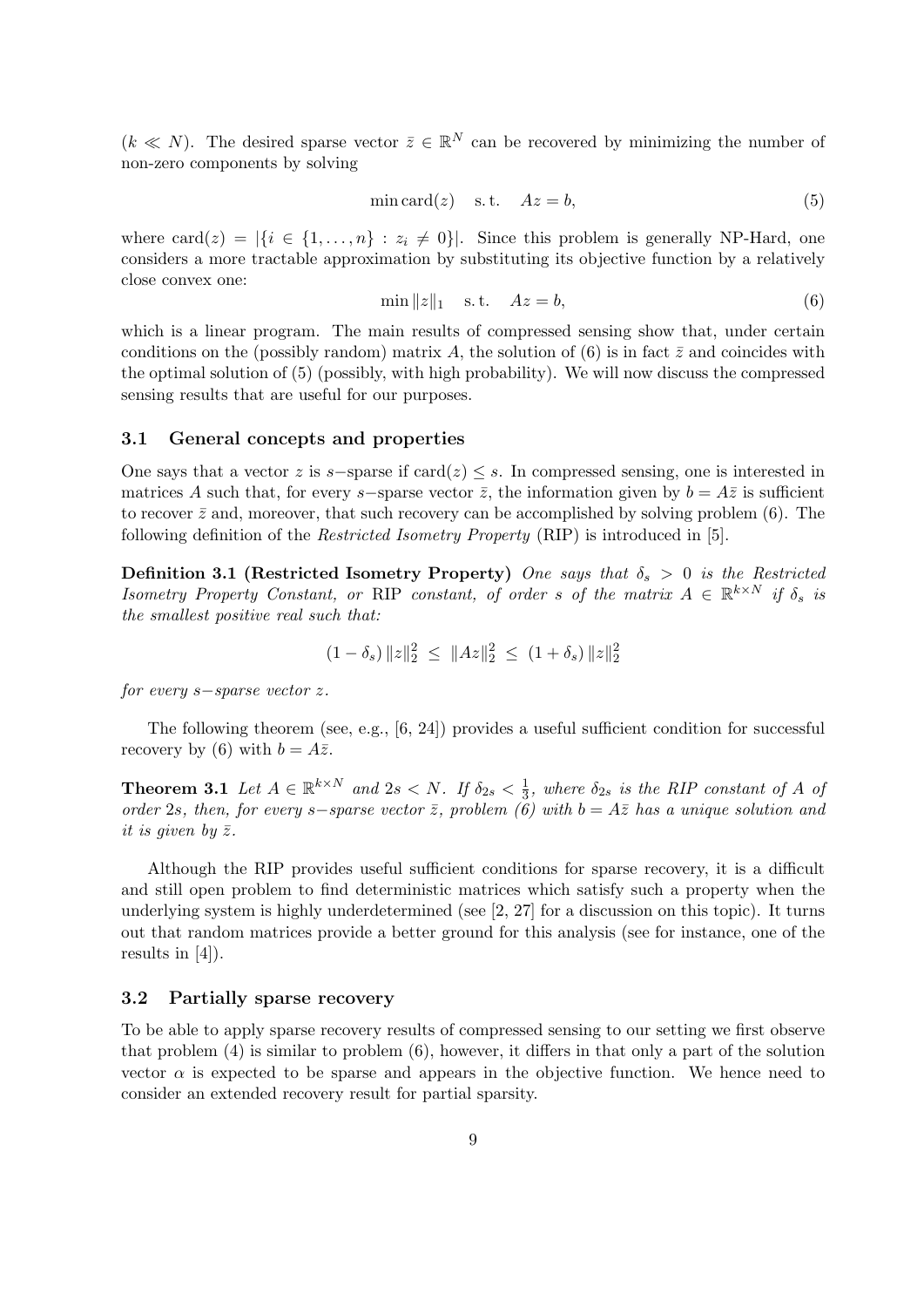Formally, one has  $z = (z_1, z_2)$ , where  $z_1 \in \mathbb{R}^{N-r}$  is  $(s - r)$ –sparse and  $z_2 \in \mathbb{R}^r$ . A natural generalization of problem (6) to this setting of partially sparse recovery is given by

$$
\min \|z_1\|_1 \quad \text{s.t.} \quad A_1 z_1 + A_2 z_2 = b,\tag{7}
$$

where  $A = (A_1, A_2)$  and  $A_1$  has the first  $N - r$  columns of  $A$  and  $A_2$  the last  $r$ . One can easily see that problem (4) fits into this formulation by setting  $z_1 = \alpha_Q$ ,  $z_2 = \alpha_L$ ,  $A_1 = M(\bar{\phi}_Q, Y)$ ,  $A_2 = M(\bar{\phi}_L, Y)$ , and  $r = n + 1$ .

We can define an extension of the RIP to the partially sparse recovery setting. Under the assumption that  $A_2$  is full column rank (which in turn is implied by the RIP; see [3]), let

$$
\mathcal{P} = I - A_2 \left( A_2^{\top} A_2 \right)^{-1} A_2^{\top} \tag{8}
$$

be the matrix representing the projection from  $\mathbb{R}^N$  onto  $\mathcal{R}(A_2)^{\perp}$ . Then, the problem of recovering  $(\bar{z}_1, \bar{z}_2)$ , where  $\bar{z}_1$  is an  $(s - r)$ –sparse vector satisfying  $A_1\bar{z}_1 + A_2\bar{z}_2 = b$ , can be stated as the problem of recovering an  $(s - r)$ –sparse vector  $\overline{z}_1$  satisfying  $(\mathcal{P} A_1) z_1 = \mathcal{P} b$  and then recovering  $\bar{z}_2$  satisfying  $A_2z_2 = b - A_1\bar{z}_1$ . The latter task results in solving a linear system given that  $A_2$  has full column rank and  $(\mathcal{P}A_1)\bar{z}_1 = \mathcal{P}b$ . Note that the former task reduces to the classical setting of compressed sensing. These considerations motivate the following definition of RIP for partially sparse recovery.

**Definition 3.2 (Partial RIP Property)** *We say that*  $\delta_{s-r}^r > 0$  *is the Partial Restricted Isometry Property Constant of order*  $s-r$  *for recovery of size*  $N-r$  *of the matrix*  $A = (A_1, A_2) \in \mathbb{R}^{k \times N}$ (with  $A_1 \in \mathbb{R}^{k \times (N-r)}$ ,  $A_2 \in \mathbb{R}^{k \times r}$ , and  $r \leq s$ ) if  $A_2$  is full column rank and  $\delta_{s-r}^r$  is the RIF *constant of order*  $s - r$  *(see Definition 3.1) of the matrix*  $PA_1$ *, where*  $P$  *is given by (8).* 

When  $r = 0$  the Partial RIP reduces to the RIP of Definition 3.1. In [3] we show a simple proof of the fact that if a matrix *A* satisfies RIP for *s*−sparse recovery with  $\delta_s$  constant, then it also satisfies Partial RIP with  $\delta^r_{s-r} = \delta_s$ . A very similar result has been independently proved in [18]. It is also shown in [3] that Partial RIP implies that the solution of (7) is the original *s*−sparse solution  $\bar{z} = (\bar{z}_1, \bar{z}_2)$ . Hence to be able to apply sparse recovery results to problem (4), which is of interest to us, it suffices to construct matrices  $M(\phi, Y)$  for which the RIP property holds. In [28] a specific sufficient condition for partially sparse recovery is given, but it remains to be seen if we can use such a result to strengthen the bounds on the sample set size which we derive in Section 4. To establish these bounds, we will rely on results on random matrices which apply to our specific setting. We discuss these results in the next section.

# **4 Recovery of Sparse Hessians**

### **4.1 Sparse recovery using orthonormal bases**

For the purposes of building quadratic models based on sparse Hessians we are interested in solving (4) which is equivalent to (7), where  $A_1 = M(\phi_Q, Y)$ ,  $A_2 = M(\phi_L, Y)$ ,  $z_1 = \alpha_Q$ ,  $z_2 = \alpha_L$ ,  $b = f(Y)$ , and  $r = n + 1$ . In this case  $\phi$  is a basis in the space  $\mathcal{P}_n^2$  of polynomials of degree  $\leq 2$  of dimension  $N = (n+1)(n+2)/2$  and the resulting quadratic model *m* is constructed as

$$
m(x) = \sum_{l=1}^{N} \alpha_l \phi_l(x)
$$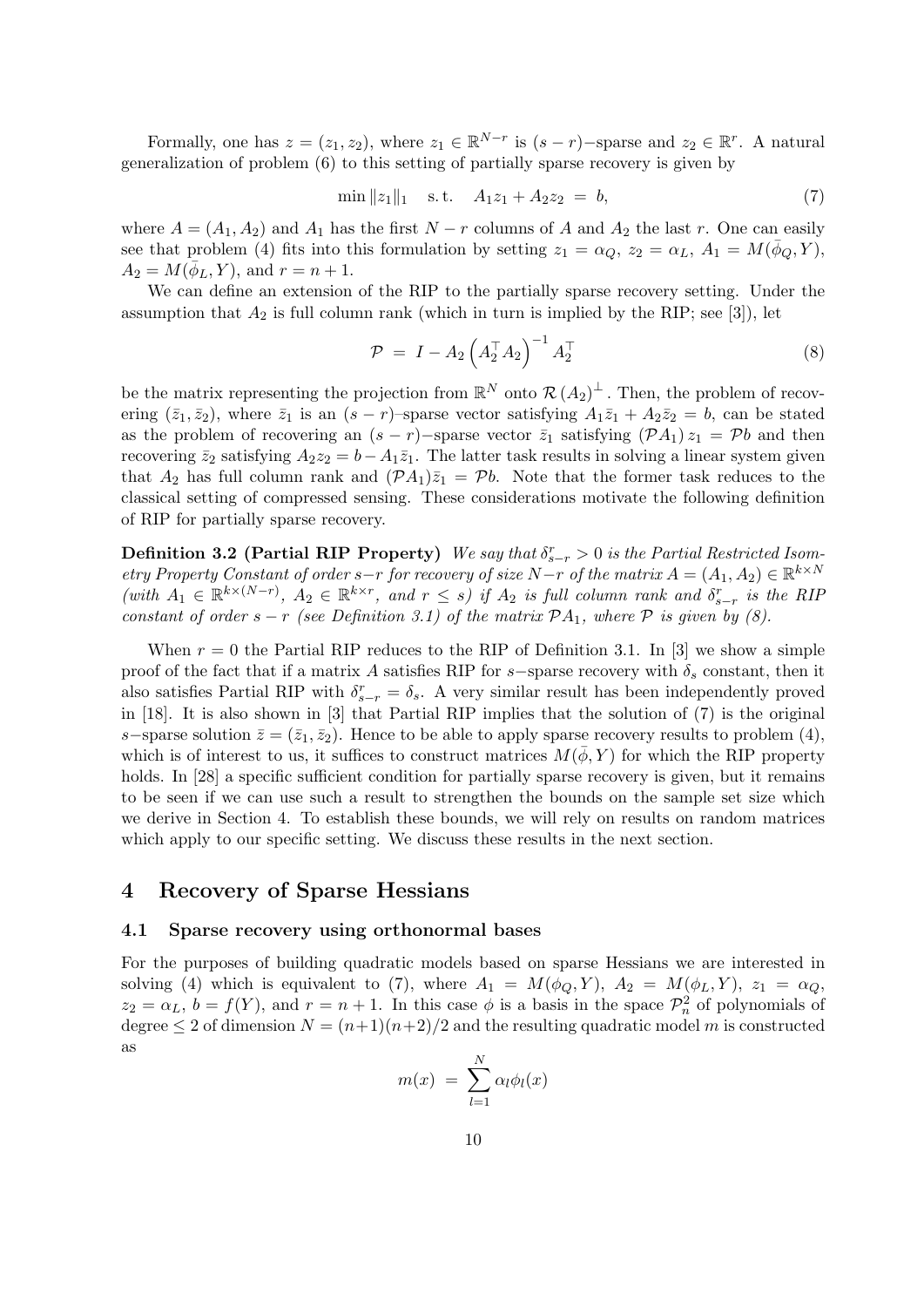where  $\alpha$  is the vector of coefficients which is presumed to be sparse (with partially known support since  $\alpha_L$  is not necessarily sparse).

Let us now consider a general setting of a finite dimensional space of functions (defined in some domain *D*) spanned by a basis  $\phi = {\phi_1, ..., \phi_N}$  of functions (not necessarily polynomial). Let us also consider a function  $g : \mathcal{D} \to \mathbb{R}$  which belongs to that space, in other words *g* can be written as

$$
g = \sum_{j=1}^{N} \alpha_j \phi_j,
$$

for some expansion coefficients  $\alpha_1, ..., \alpha_N$ . We are interested in the problem of recovering *g* from its values in some finite subset  $Y = \{y^1, ..., y^k\} \subset \mathcal{D}$  with  $k \leq N$ , with the additional assumption that *g* is *s*−sparse, meaning that the expansion coefficient vector  $\alpha$  is *s*−sparse. The purpose of this section is to provide conditions under which such recovery occurs with high probability. Although the results of this section hold also for complex valued functions, we will restrict ourselves to the real case, because the functions we are interested in DFO are real valued. We consider a probability measure  $\mu$  defined in  $\mathcal{D}$  (having in mind that  $\mathcal{D} \subset \mathbb{R}^n$ ). The basis  $\phi$  will be required to satisfy the following orthogonality property [24].

**Definition 4.1 (***K***-bounded orthonormal basis)** *A set of functions*  $\phi = {\phi_1, ..., \phi_N}$ , span*ning a certain function space, is said to be an orthonormal basis satisfying the K-boundedness condition (in the domain*  $D$  *for the measure*  $\mu$ ) *if* 

$$
\int_{\mathcal{D}} \phi_i(x) \phi_j(x) d\mu(x) = \delta_{ij},
$$

*(here*  $\delta_{ij}$  *is the Kronecker delta) and*  $||\phi_j||_{L^{\infty}(\mathcal{D})} \leq K$ *, for all*  $i, j \in \{1, \ldots, N\}$ *.* 

The following theorem (see [24, Theorem 4.4]) shows that by selecting the sample set *Y* randomly we can recover the sparse coefficient vector with fewer sample points than basis coefficients.

**Theorem 4.1** *Let*  $M(\phi, Y) \in \mathbb{R}^{k \times N}$  *be the interpolation matrix associated with an orthonormal basis satisfying the K-boundedness condition. Assume that the sample set*  $Y = \{y^1, ..., y^k\} \subset \mathcal{D}$ *is chosen randomly where each point is drawn independently according to the probability measure µ. Further assume that*

$$
\frac{k}{\log k} \ge c_1 K^2 s (\log s)^2 \log N,\tag{9}
$$

$$
k \ge c_2 K^2 s \log\left(\frac{1}{\varepsilon}\right),\tag{10}
$$

*where*  $c_1, c_2 > 0$  *are universal constants,*  $\varepsilon \in (0, 1)$ *, and*  $s \in \{1, \ldots, N\}$ *. Then, with probability at least*  $1 - \varepsilon$ *,*  $\frac{1}{\sqrt{2}}$  $\frac{1}{k}A = \frac{1}{\sqrt{2}}$  $\frac{1}{k}M(\phi, Y)$  *satisfies the RIP property (Definition 3.1) with constant*  $\delta_{2s} < \frac{1}{3}$  $\frac{1}{3}$ .

From the classical results in compressed sensing (see Theorem 3.1 and the paragraph afterwards), this result implies that every *s−*sparse vector ¯*z ∈* R *<sup>N</sup>* is the unique solution to the  $\ell_1$ -minimization problem (6), with  $A = M(\phi, Y)$  and  $b = M(\phi, Y)\overline{z} = g(Y)$ . However, it also implies, by [3, Theorem 4.2], that every *s*−sparse vector  $(\bar{z}_1, \bar{z}_2)$  with  $(s - r)$ −sparse  $\bar{z}_1 \in \mathbb{R}^{N-r}$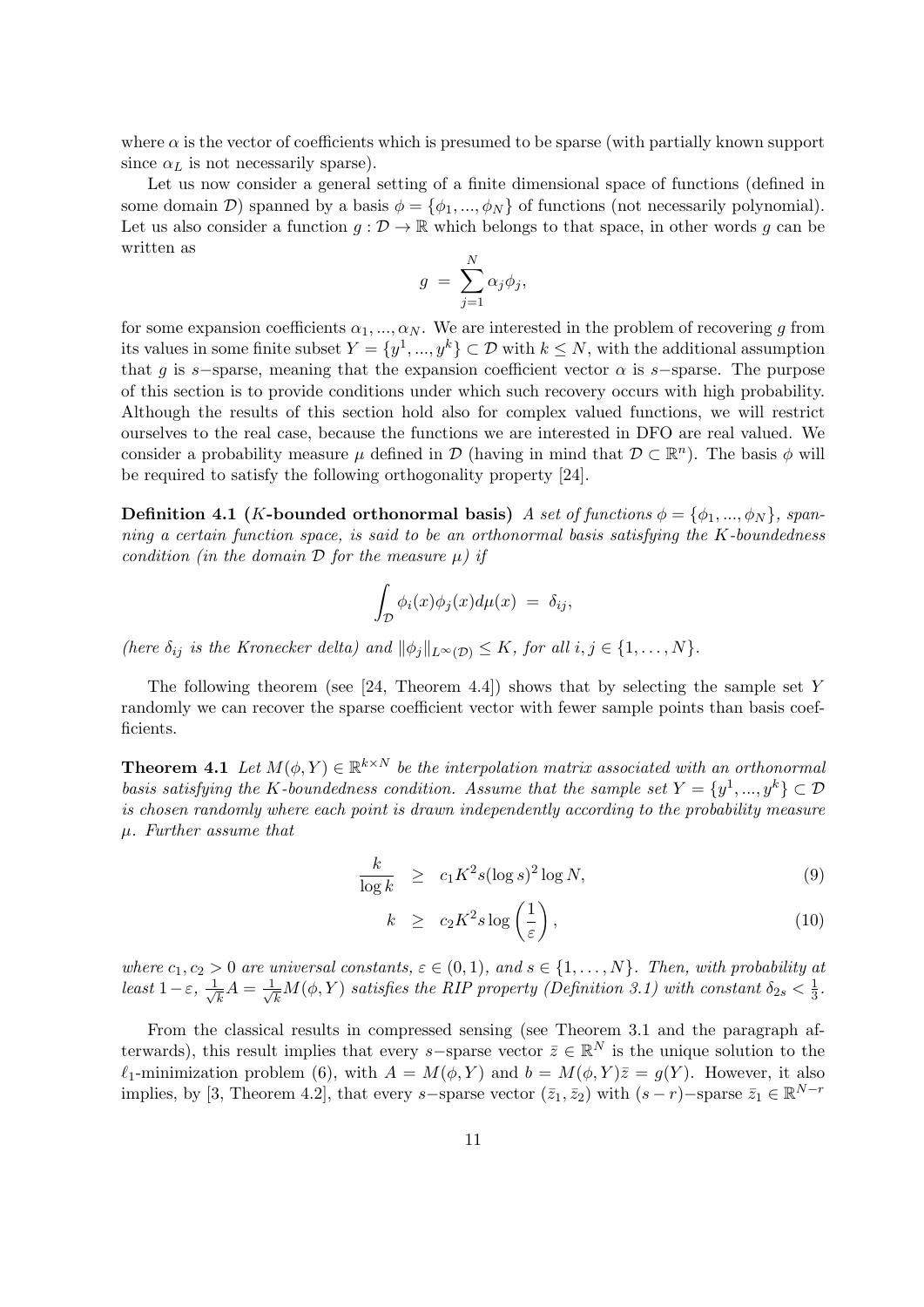and possibly dense  $\bar{z}_2 \in \mathbb{R}^r$ , is the unique solution to the  $\ell_1$ -minimization problem (7), with  $A = M(\phi, Y)$  and  $b = M(\phi, Y)\overline{z} = g(Y)$ . Note that it is a scaled version of *A*, given by  $A/\sqrt{k}$ and not *A* itself, that satisfies the RIP property but this does not affect the recovery results in the exact setting. As we will see below the scaling has an effect in the noisy case.

It is worth noting that an optimal result is obtained if one sets  $\varepsilon = e^{-\frac{k}{c_2 K^2 s}}$  in the sense that (10) is satisfied with equality. Also, from (9) we obtain  $k \geq (\log k)c_1K^2$   $s(\log s)^2 \log N$ , and so, using  $\log s \ge 1$ ,  $1 - e^{-\frac{k}{c_2 K^2 s}} \ge 1 - N^{-\gamma \log k}$ , for the universal constant  $\gamma = c_1/c_2$ . Thus, *ε* can be set such that the probability of success  $1 - \varepsilon$  satisfies

$$
1 - \varepsilon \ge 1 - N^{-\gamma \log k},\tag{11}
$$

showing that this probability grows polynomially with *N* and *k*.

As we observe later in this section, we are not interested in satisfying the interpolation conditions exactly, hence we need to consider instead of  $b = g(Y)$  a perturbed version  $b =$  $g(Y) + \epsilon$ , with a known bound on the size of  $\epsilon$ . In order to extend the results we just described to the case of noisy recovery, some modifications of problem (6) are needed. In the case of full noisy recovery it is typical to consider, instead of the formulation (6), the following optimization problem:

$$
\min \|z\|_1 \quad \text{s.t.} \quad \|Az - b\|_2 \le \eta,\tag{12}
$$

where  $\eta$  is a positive number. We now present a recovery result based on the formulation (12) and thus appropriate to the noisy case. A proof is available in [6].

**Theorem 4.2** *Under the same assumptions of Theorem 4.1, with probability at least*  $1 - \varepsilon$ *,*  $\varepsilon \in (0,1)$ *, the following holds for every s–sparse vector*  $\overline{z}$ *: Let noisy samples*  $b = M(\phi, Y)\overline{z} + \epsilon$  *with* 

*∥ϵ∥*<sup>2</sup> *≤ η*

*be given, for any*  $\eta$  *non-negative, and let*  $z^*$  *be the solution of the*  $\ell_1$ *-minimization problem* (12) *with*  $A = M(\phi, Y)$ *. Then,* 

$$
||z^* - \bar{z}||_2 \le \frac{c_{total}}{\sqrt{k}} \eta \tag{13}
$$

*for some universal constant*  $c_{total} > 0$ *.* 

Since we are interested in the partially sparse recovery case, we need to consider instead

$$
\min \|z_1\|_1 \quad \text{s.t.} \quad \|Az - b\|_2 \le \eta. \tag{14}
$$

The extension of Theorem 4.2 to partially recovery for the noisy case is obtained from the full noisy recovery, analogously to the exact case (see [3, Theorem 5.2] for a proof).

**Theorem 4.3** *Under the same assumptions of Theorem 4.1, with probability at least*  $1 - \varepsilon$ *,*  $\varepsilon \in (0,1)$ , the following holds for every vector  $\overline{z} = (\overline{z}_1, \overline{z}_2)$  with  $r \leq s$  and  $\overline{z}_1$  an  $(s-r)$ -sparse *vector:*

*Let noisy samples*  $b = M(\phi, Y)\overline{z} + \epsilon$  *with* 

*∥ϵ∥*<sup>2</sup> *≤ η*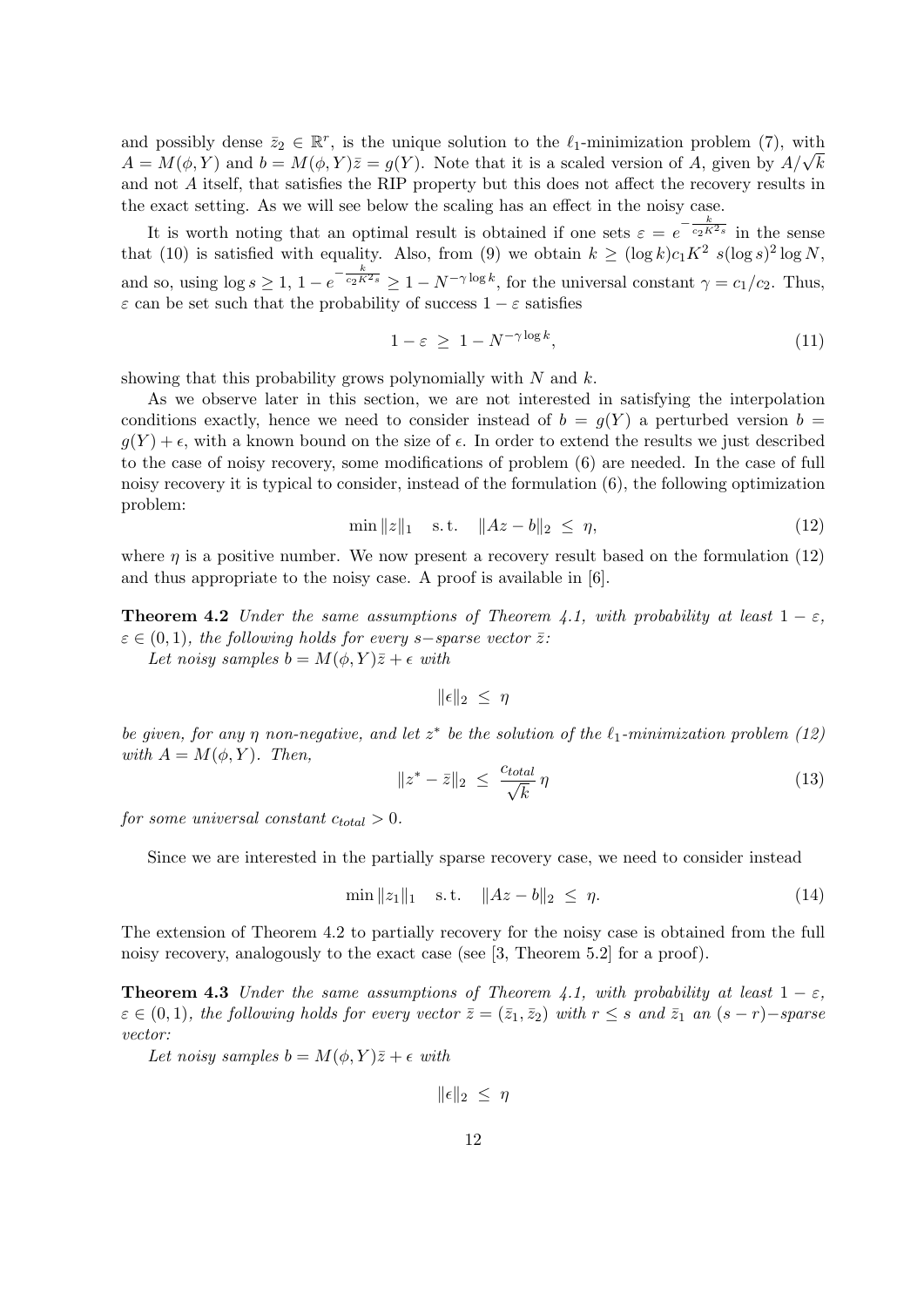*be given, for any η non-negative, and let*  $z^* = (z_1^*, z_2^*)$  *be the solution of the*  $\ell_1$ *-minimization problem* (14) with  $A = M(\phi, Y)$ *. Then,* 

$$
||z^* - \bar{z}||_2 \le \frac{c_{partial}}{\sqrt{k}} \eta,
$$
\n(15)

*for some universal constant*  $c_{partial} > 0$ .

Note that it is possible to extend these results to approximately sparse vectors (see [3]), however we do not include such an extension in the present paper for the sake of clarity of the exposition.

#### **4.2 Sparse recovery using polynomial orthonormal expansions**

As described in Section 2, we are interested in recovering a local quadratic model of the objective function  $f: D \subset \mathbb{R}^n \to \mathbb{R}$  near a point  $x_0$ . Therefore we consider the space of quadratic functions defined in  $B_p(x_0; \Delta)$ . To apply the results in Theorems 4.1 and 4.2 we need to build an appropriate orthonormal basis for the space of quadratic functions in  $B_p(x_0; \Delta)$ . In addition we require that the models we recover are expected to be sparse in such a basis. In this paper we consider models that reconstruct sparse Hessians of *f*, and thus it is natural to include into the basis polynomials of the forms  $c_{ij}(x_i - x_0)(x_j - x_0)$ , with some constant  $c_{ij}$  (we will henceforth set  $x_0 = 0$  in this section without lost of generality). It is then required that these elements of the basis do not appear as parts of other basis polynomials. The orthonormal basis should satisfy the *K*-boundedness condition for some constant *K* independent<sup>1</sup> of the dimension *n*.

We will now build such an orthonormal basis on the domain  $\mathcal{D} = B_{\infty}(0; \Delta) = [-\Delta, \Delta]^n$  (the  $\ell_{\infty}$ -ball centered at the origin and of radius  $\Delta$ ), using the uniform probability measure  $\mu$  and the corresponding  $L^2$  inner product.

#### **4.2.1 An orthonormal basis on hypercubes**

Let  $\mu$  be the uniform probability measure on  $B_{\infty}(0;\Delta)$ . Note that due to the geometric properties of  $B_{\infty}(0; \Delta) = [-\Delta, \Delta]^n$ , one has

$$
\int_{[-\Delta,\Delta]^n} g(x_i)h(x_1,...,x_{i-1},x_{i+1},...,x_n)dx =
$$
\n(16)

$$
= \int_{-\Delta}^{\Delta} g(x_i) dx_i \int_{[-\Delta,\Delta]^{n-1}} h(x_1,...,x_{i-1},x_{i+1},...,x_n) dx_1 \cdots dx_{i-1} dx_{i+1} \cdots dx_n,
$$

for appropriate functions *g* and *h* satisfying the conditions of Fubini's Theorem.

We want to find an orthonormal basis, with respect to  $\mu$ , of the second degree polynomials on  $B_{\infty}(0;\Delta)$  that contains the polynomials  $\{c_{ij}x_ix_j\}_{i\neq j}$ . We are considering, first, the offdiagonal part of the Hessian since this is the part which is expected to be sparse (indicating the lack of direct variable interactions). It is easy to see that the  $n(n-1)/2$  polynomial functions  ${c_i}_i x_i x_j\}_{i\neq j}$  are all orthogonal, and that due to symmetry all  $c_i$  constants are equal, to say,

<sup>&</sup>lt;sup>1</sup>Otherwise the results in Theorems 4.1 and 4.2 become weaker. Recently, progress has been made in addressing the case when *K* grows with the dimension, where the main idea is to precondition the interpolation matrix (see [25]).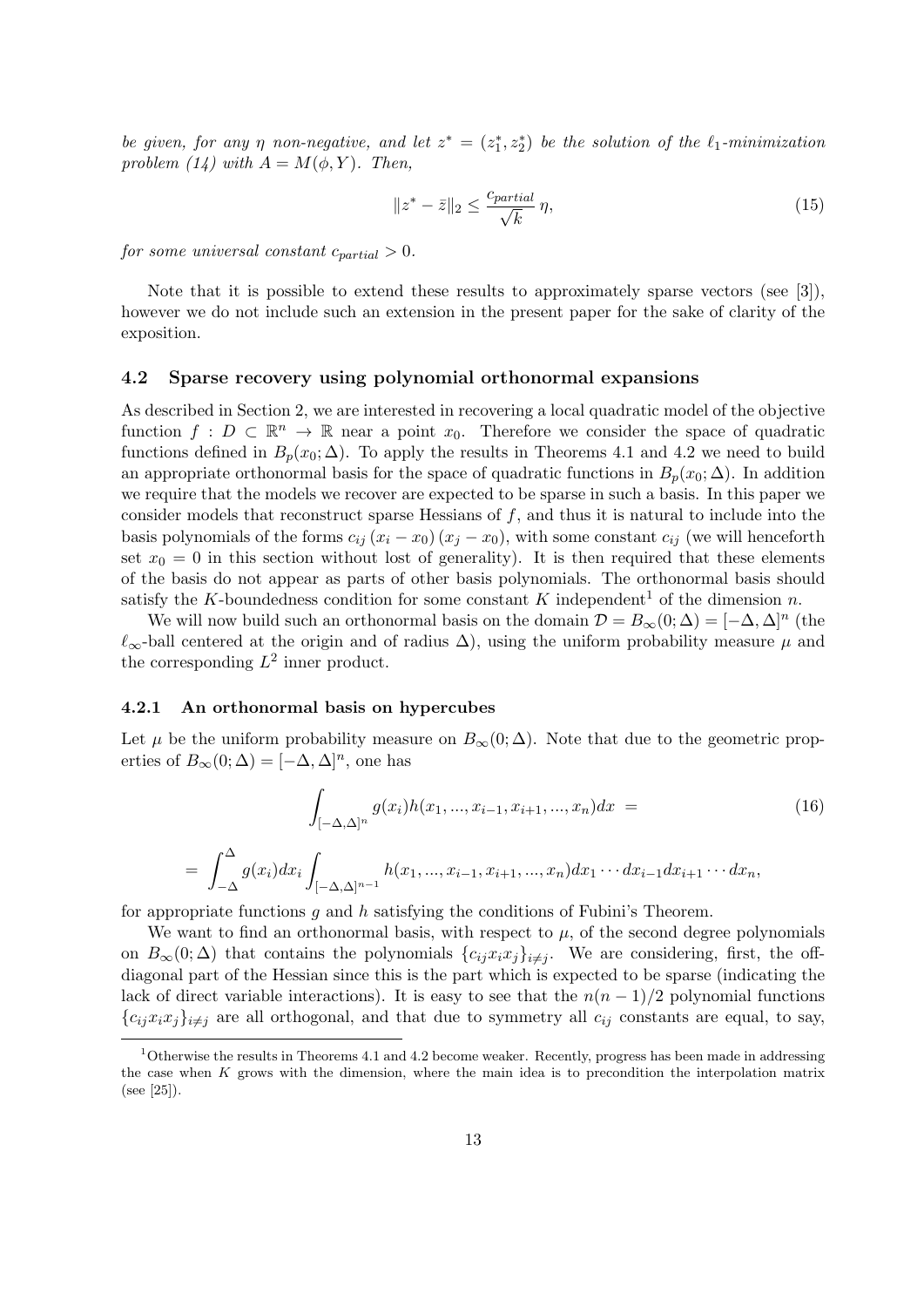$k_2$  (a normalizing constant). Hence we have  $n(n-1)/2$  elements of the basis. Now, note that from  $(16)$ , for different indices  $i, j, l$ ,

$$
\int_{B_{\infty}(0;\Delta)} x_i x_j x_l d\mu = \int_{B_{\infty}(0;\Delta)} x_i x_j d\mu = \int_{B_{\infty}(0;\Delta)} x_i x_j^2 d\mu = 0.
$$

As a result, we can add to the set  $\{k_2 x_i x_j\}_{i \neq j}$  the polynomials  $\{k_1 x_i\}_{1 \leq i \leq n}$  and the polynomial  $k_0$ , where  $k_1$  and  $k_0$  are normalizing constants, forming a set of  $n(n-1)/2 + (n+1)$ orthogonal polynomials.

It remains to construct *n* quadratic polynomials, which have to contain terms  $x_i^2$  but should not contain terms  $x_i x_j$ . We choose to consider *n* terms of the form  $k_3(x_i^2 - \alpha_1 x_i - \alpha_0)$ . We will select the constants  $\alpha_0$  and  $\alpha_1$  in such a way that these polynomials are orthogonal to the already constructed ones. From the orthogonality with respect to  $k_i x_i$ , i.e.,

$$
\int_{B_{\infty}(0;\Delta)} x_i (x_i^2 - \alpha_1 x_i - \alpha_0) d\mu = 0,
$$

we must have  $\alpha_1 = 0$ . Then, orthogonality with respect to the constant polynomial  $k_0$  implies

$$
\int_{B_{\infty}(0;\Delta)} (x_i^2 - \alpha_0) d\mu = 0.
$$

Thus,

$$
\alpha_0 = \frac{1}{2\Delta} \int_{-\Delta}^{\Delta} x^2 dx = \frac{1}{2\Delta} \left( \frac{2}{3} \Delta^3 \right) = \frac{1}{3} \Delta^2.
$$

Hence we have a set of orthogonal polynomials that span the set of quadratic functions on  $B_{\infty}(0;\Delta)$ . What remains is the computation of the normalization constants to ensure normality of basis elements. From

$$
\int_{B_{\infty}(0;\Delta)} k_0^2 d\mu = 1
$$

we set  $k_0 = 1$ . From the equivalent statements

$$
\int_{B_{\infty}(0;\Delta)} (k_{1}x_{i})^{2} d\mu = 1,
$$
\n
$$
\frac{k_{1}^{2}}{(2\Delta)^{n}} \int_{-\Delta}^{\Delta} x^{2} dx \int_{[-\Delta,\Delta]^{n-1}} 1 dx = 1,
$$
\n
$$
k_{1}^{2} \int_{-\Delta}^{\Delta} x^{2} \frac{dx}{2\Delta} = 1,
$$

we obtain  $k_1 =$ *√* 3*/*∆. From the equivalent statements

$$
\int_{B_{\infty}(0;\Delta)} (k_2 x_i x_j)^2 d\mu = 1,
$$
  

$$
k_2^2 \left( \int_{-\Delta}^{\Delta} x^2 \frac{dx}{2\Delta} \right)^2 = 1,
$$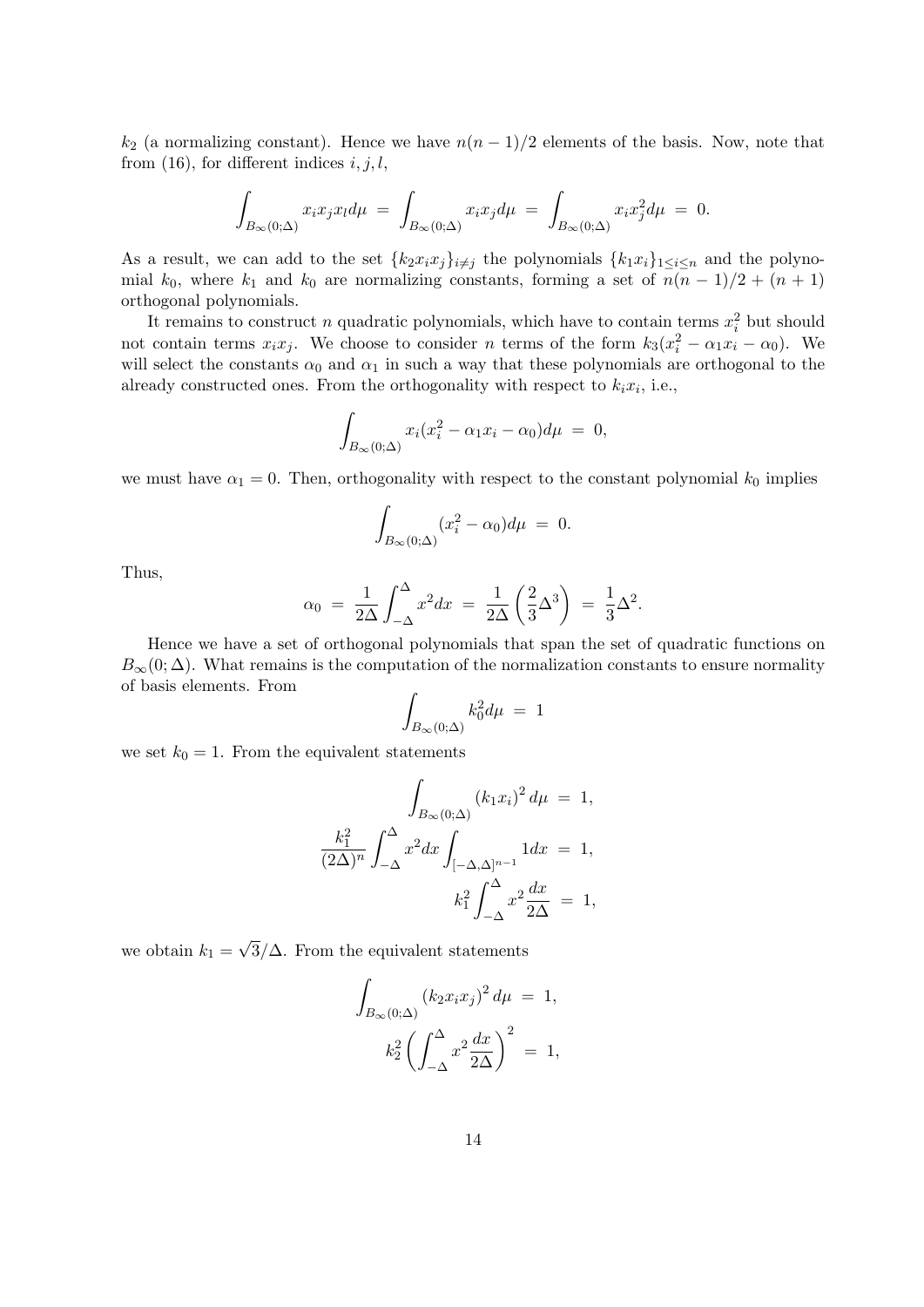we conclude that  $k_2 = 3/\Delta^2$ . And from the equivalent statements

$$
\int_{B_{\infty}(0;\Delta)} \left(k_3\left(x_i^2 - \frac{1}{3}\Delta^2\right)\right)^2 d\mu = 1,
$$
  

$$
k_3^2 \int_{-\Delta}^{\Delta} \left(x^2 - \frac{1}{3}\Delta^2\right)^2 \frac{1}{2\Delta} dx = 1,
$$

we obtain

$$
k_3 = \frac{3\sqrt{5}}{2\Delta^2}.
$$

We have thus constructed the desirable basis, which we will denote by  $\psi$ . We will abuse the notation to define  $\psi$  using indices  $(0), (1, i), (2, ij)$  or  $(2, i)$  for the elements of  $\psi$  in place of the single index *l*. The expressions of these sophisticated indices should simplify the understanding. For instance,  $(2, ij)$  index stands for the element of the basis  $\psi$  which involves the term  $x_i x_j$ , similarly  $\alpha_{(2,i)}$  is the term corresponding to  $x_i^2$ , and so on.

**Definition 4.2** *We define the basis*  $\psi$  *as the set of the following*  $(n+1)(n+2)/2$  *polynomials:* 

$$
\begin{cases}\n\psi_{2,i}(x) = \frac{3\sqrt{5}}{2\Delta^2} x_i^2 - \frac{\sqrt{5}}{2},\\ \n\psi_{2,ij}(x) = \frac{3}{\Delta^2} x_i x_j,\\ \n\psi_{1,i}(x) = \frac{\sqrt{3}}{\Delta} x_i,\\ \n\psi_0(x) = 1.\n\end{cases} \tag{17}
$$

The basis  $\psi$  satisfies the assumptions of Theorems 4.1 and 4.2, as stated in the following theorem.

**Theorem 4.4** *The basis*  $\psi$  *(see Definition 4.2) is orthonormal and satisfies the K*-boundedness *condition (see Definition 4.1) in*  $B_\infty(0;\Delta)$  *for the uniform probability measure with*  $K = 3$ *.* 

**Proof.** From the above derivation and (16) one can easily show that  $\psi$  is orthonormal in  $B_\infty(0;\Delta)$  with respect to the uniform probability measure. So, it remains to prove the boundedness condition with  $K = 3$ . In fact, it is easy to check that

$$
\begin{cases}\n\|\psi_{2,i}\|_{L^{\infty}(B_{\infty}(0;\Delta))} = \sqrt{5} \leq 3, \\
\|\psi_{2,ij}\|_{L^{\infty}(B_{\infty}(0;\Delta))} = 3 \leq 3, \\
\|\psi_{1,i}\|_{L^{\infty}(B_{\infty}(0;\Delta))} = \sqrt{3} \leq 3, \\
\|\psi_{0}\|_{L^{\infty}(B_{\infty}(0;\Delta))} = 1 \leq 3,\n\end{cases}
$$
\n(18)

 $\text{where } ||g||_{L^{\infty}(B_{\infty}(0;\Delta))} = \max_{x \in B_{\infty}(0;\Delta)} |g(x)|.$  ■

We will consider  $\psi_Q$ , the subset of  $\psi$  consisting of the polynomials of degree 2, and  $\psi_L$ , the ones of degree 1 or 0, as we did in Section 2 for  $\phi$ .

We are interested in quadratic functions  $m = \sum_l \alpha_l \psi_l$  (see Definition 4.2) with an *h*-sparse coefficient subvector  $\alpha_Q$ , i.e., only *h* coefficients corresponding to the polynomials in  $\psi_Q$  in the representation of *m* are non-zero, where *h* is a number between 1 and  $n(n+1)/2$ . In such cases, the corresponding full vector  $\alpha$  of coefficients is  $(h + n + 1)$ −sparse. We now state a corollary of Theorem 4.2 for sparse recovery in the orthonormal basis  $\psi$ , with  $k = p$  (number of sample points) and  $N = q$  (number of elements in  $\psi$ ), which will be used in the next section to establish results on sparse quadratic model recovery. Note that we write the probability of successful recovery of a sparse solution in the form  $1 - n^{-\gamma \log p}$  which can be derived from (11) using  $q = \mathcal{O}(n^2)$  and a simple modification of the universal constant *γ*.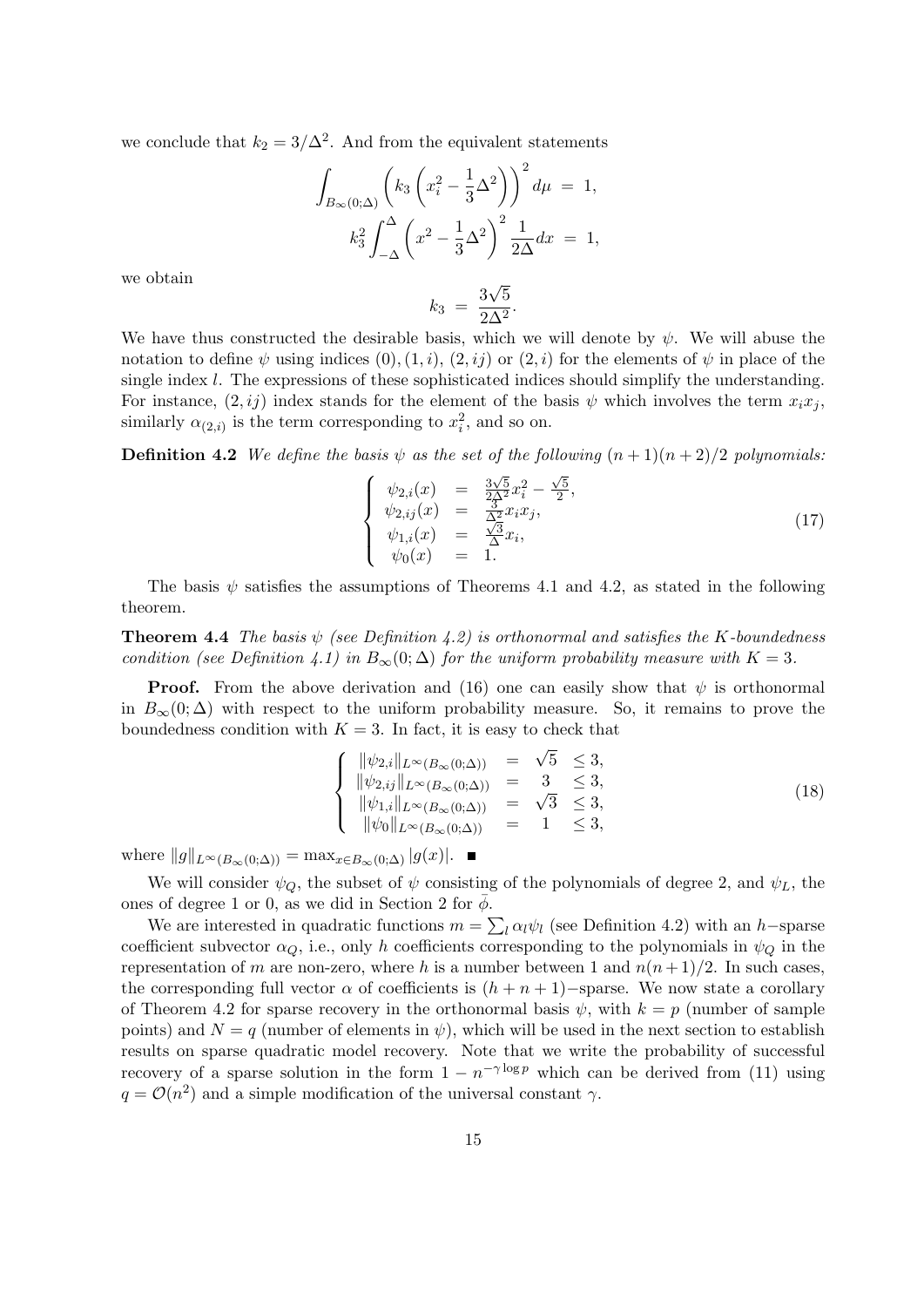**Corollary 4.1** Let  $M(\psi, Y) \in \mathbb{R}^{p \times q}$  be the matrix with entries  $[M(\psi, Y)]_{ij} = \psi_j(y^i), i = 1, ..., p$ ,  $j = 1, ..., q$ *, with*  $q = (n + 1)(n + 2)/2$ .

*Assume that the sample set*  $Y = \{y^1, ..., y^p\} \subset B_\infty(0; \Delta)$  *is chosen randomly where each point is drawn independently according to the uniform probability measure*  $\mu$  *in*  $B_{\infty}(0;\Delta)$ *. Further assume that*

$$
\frac{p}{\log p} \ge 9c (h + n + 1) (\log (h + n + 1))^2 \log q,
$$

*for some universal constant*  $c > 0$  *and*  $h \in \{1, ..., n(n+1)/2\}$ *. Then, with probability at least*  $1 - n^{-\gamma \log p}$ , for some universal constant  $\gamma > 0$ , the following holds for every vector  $\bar{z}$ , having *at most*  $h + n + 1$  *non-zero expansion coefficients in the basis*  $\psi$ :

*Let noisy samples*  $b = M(\psi, Y)\overline{z} + \epsilon$  *with* 

*∥ϵ∥*<sup>2</sup> *≤ η*

*be given, for any*  $\eta$  *non-negative, and let*  $z^*$  *be the solution of the*  $\ell_1$ *-minimization problem* (14)  $with A = M(\psi, Y) = (M(\psi_Q, Y), M(\psi_L, Y))$ *. Then,* 

$$
||z^* - \bar{z}||_2 \ \leq \ \frac{c_{partial}}{\sqrt{p}} \eta
$$

*for some universal constant*  $c_{partial} > 0$ *.* 

**Remark 4.1** *It would be natural to consider the interpolation domain to be the ball*  $B_2(0;\Delta)$  *in the classical ℓ*2*-norm. However, our procedure of constructing an orthonormal set of polynomials with desired properties in the hypercube, i.e., using the*  $\ell_{\infty}$ *-norm ball, does not extend naturally to the ℓ*<sup>2</sup> *one. One problem with the uniform measure in the ℓ*2*-ball is that formulas like (16) no longer hold. A construction of an appropriate basis for the uniform measure on the ℓ*2*-ball is a subject for further work.*

### **4.3 Recovery of a fully quadratic model of a function with sparse Hessian**

As we stated earlier our main interest in this paper is to recover a fully quadratic model (see Definition 2.2) of a twice continuously differentiable objective function  $f: D \to \mathbb{R}$  near a point  $x_0$ using fewer than  $(n+1)(n+2)/2$  sample points. In other words, we want to show that for a given function *f* there exist constants  $\kappa_{ef}$ ,  $\kappa_{eq}$ , and  $\kappa_{eh}$  such that, given any point  $x_0$  and a radius  $\Delta$ , we can build a model based on a random sample set of *p* points (with  $p < (n + 1)(n + 2)/2$ ) which, with high probability, is a fully quadratic model of *f* on  $B_p(x_0; \Delta)$  with respect to the given constants  $\kappa_{ef}$ ,  $\kappa_{eq}$ , and  $\kappa_{eh}$ . The number p of sample points depends on the sparsity of the Hessian of the model that we are attempting to reconstruct. Hence we need to make some assumption about the sparsity. The simplest (and strongest) assumption we can make is that the function  $f$  has a sparse Hessian at any point  $x_0$ .

**Assumption 4.1 (Hessian sparsity)** *Assume that*  $f: D \to \mathbb{R}$  *satisfies Assumption 2.2 and furthermore that for any given*  $x_0 \in D$  *the Hessian*  $\nabla^2 f(x_0)$  *of f at*  $x_0$  *has at most h non-zero entries, on or above the diagonal, where h is a number between* 1 *and*  $n(n+1)/2$ *. If this is the case, then*  $\nabla^2 f$  *is said to be h*−*sparse.*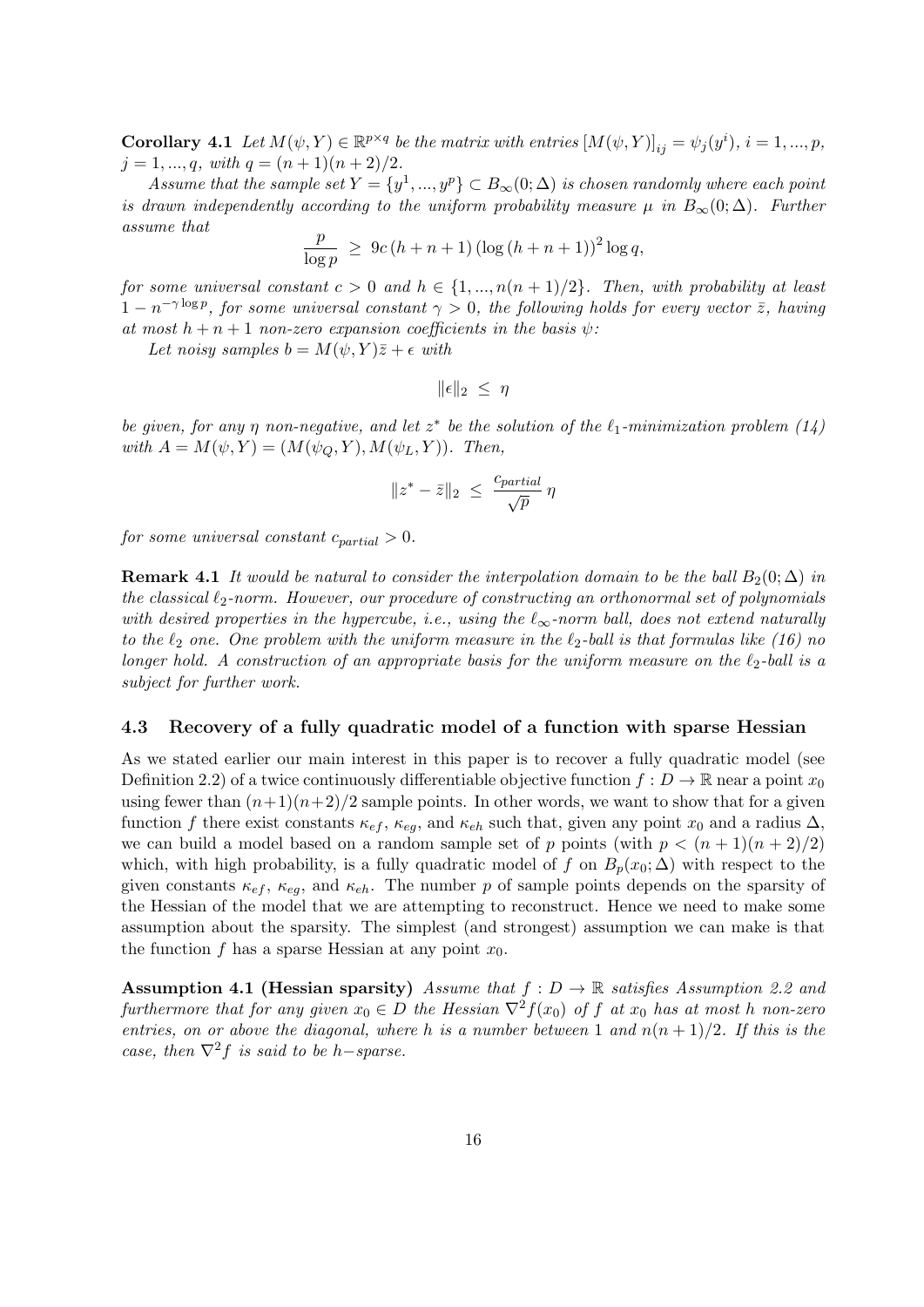The above assumption implies that for every  $x_0 \in D$  there exists a fully quadratic second degree polynomial model *q<sup>f</sup>* of *f* such that the Hessian *∇*<sup>2</sup> *q<sup>f</sup>* is *h−*sparse, from a fully quadratic class with  $\kappa'_{ef}$ ,  $\kappa'_{eg}$ , and  $\kappa'_{eh}$  equal to some multiples of the Lipschitz constant of  $\nabla^2 f$ . The second order Taylor model at  $x_0$  is, in particular, such a model.

However, we do not need this strong assumption to be able to construct fully quadratic models. Constructing models via random sample sets and *ℓ*1-minimization, in the way that we described above, provides fully quadratic models regardless of the amount of sparsity of the Hessian, as we will show in this section. The sparsity of the Hessian affects, however, the number of sample points that are required. Hence, one can consider functions whose Hessian is approximately sparse and the sparsity pattern, or even the cardinality (number of non-zeros), is not constant. The following assumption is weaker than Assumption 4.1 but is sufficient for our purposes.

**Assumption 4.2 (Approximate Hessian sparsity)** *Assume that*  $f: D \to \mathbb{R}$  *satisfies Assumption 2.2 and furthermore that for any given*  $x_0 \in D$  *and*  $\Delta > 0$  *there exists a second degree* polynomial  $m(x) = \sum_l \alpha_l \psi_l(x) = \alpha_Q \psi_Q(x) + \alpha_L \psi_L(x)$ , with  $\alpha_Q$  an h-sparse coefficient vector, *where h may depend on*  $x_0$  *and*  $\Delta$ *, which is a fully quadratic model of f on*  $B_p(x_0; \Delta)$  *for some constants*  $\kappa'_{ef}$ *,*  $\kappa'_{eg}$ *, and*  $\kappa'_{eh}$ *, independent of*  $x_0$  *and*  $\Delta$ *.* 

If in the above assumption *h* is independent of  $x_0$  and  $\Delta$ , then the assumption reduces to Assumption 4.1. As it stands, Assumption 4.2 is less restrictive.

Given the result in Section 4.2, we will consider the  $\ell_{\infty}$ -norm in Definition 2.2, thus considering regions of the form  $B_\infty(x_0; \Delta)$ .

When we state that *f* has a sparse Hessian, it is understood that the representation of the Taylor second order expansion, or of any other fully quadratic model of *f*, is a sparse linear combination of the elements of the canonical basis  $\bar{\phi}$  (see (1)). However, the basis  $\bar{\phi}$  is not orthogonal on  $B_{\infty}(x_0; \Delta)$ . Hence we are interested in models that have a sparse representation in the orthonormal basis  $\psi$  of Definition 4.2. Fortunately, basis  $\psi$  can be obtained from  $\phi$ through a few simple transformations. In particular, the sparsity of the Hessian of a quadratic model *m* will be carried over to sparsity in the representation of *m* in  $\psi$ , since the expansion coefficients in  $\psi_Q$  will be multiples of the ones in  $\phi_Q$ , thus guaranteeing that if the coefficients in the latter are *h−*sparse, so are the ones in the former.

We are now able to use the material developed in Section 4.2 to guarantee, with high probability, the construction, for each  $x_0$  and  $\Delta$ , of a fully quadratic model of *f* in  $B_\infty(x_0; \Delta)$  using a random sample set of only  $\mathcal{O}(n(\log n)^4)$  points, instead of  $\mathcal{O}(n^2)$  points, provided that  $h = \mathcal{O}(n)$ (for the given  $x_0$  and  $\Delta$ , see Assumption 4.2). We find such a fully quadratic model by solving the partially sparse recovery version of problem (12) written now in the form

$$
\min \quad \|\alpha_Q\|_1
$$
\n
$$
\text{s.t.} \quad \|M(\psi_Q, Y)\alpha_Q + M(\psi_L, Y)\alpha_L - f(Y + x_0)\|_2 \le \eta,\tag{19}
$$

where *η* is some appropriate positive quantity and *Y* is drawn in  $B_{\infty}(0;\Delta)$ . Corollary 4.1 can then be used to ensure that only  $\mathcal{O}(n(\log n)^4)$  points are necessary for recovery of a sparse model in  $B_{\infty}(0;\Delta)$ , when the number of non-zero components of the Hessian of *m* in Assumption 4.2 is of the order of *n*.

Note that we are in fact considering "noisy" measurements, because we are only able to evaluate the function *f* while trying to recover a fully quadratic model, whose values are somewhat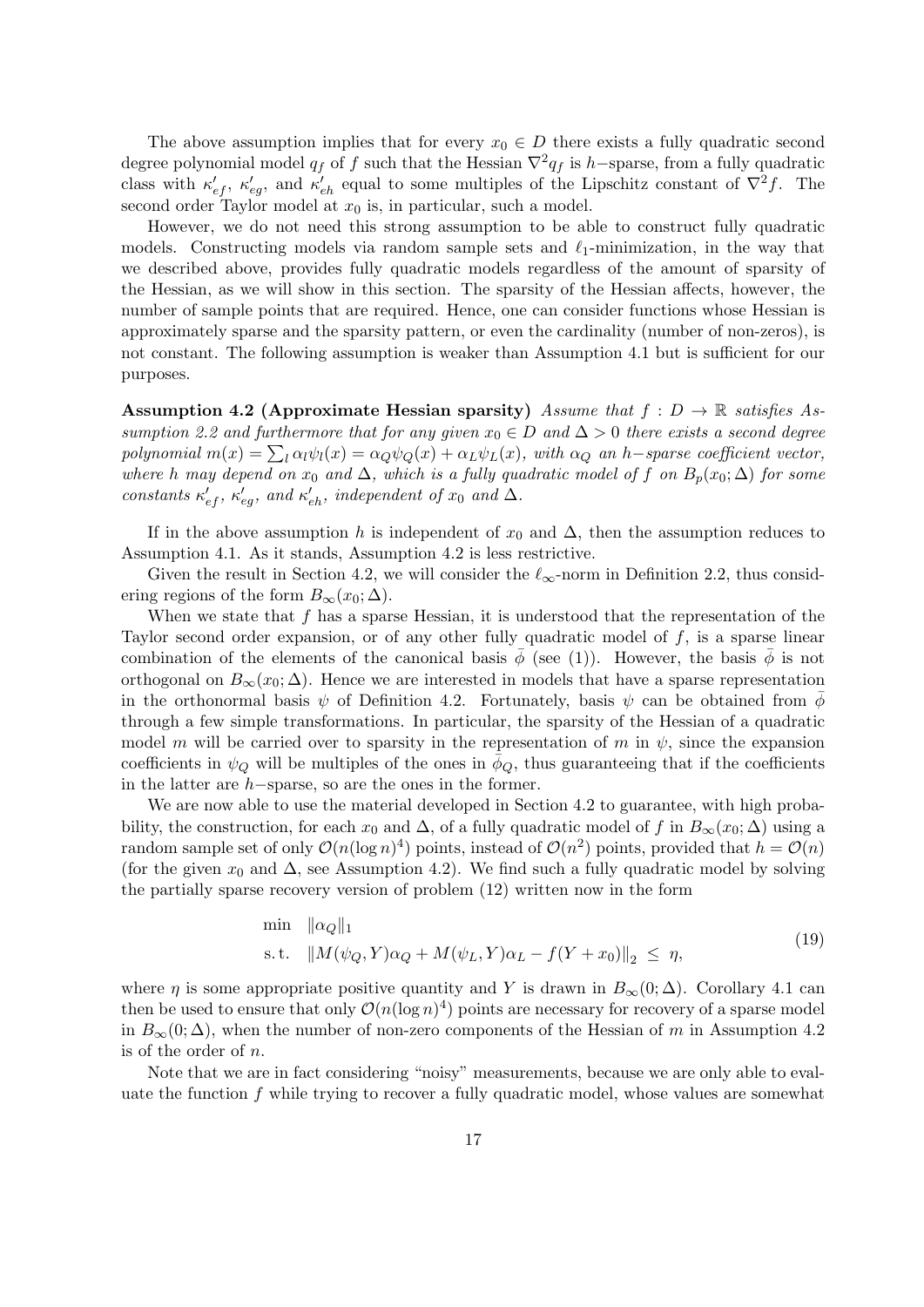different from those of *f*. We will say that a function  $q^*$  is the solution to the minimization problem (19) if  $q^*(x) = \sum_l \alpha_l^* \psi_l(x)$ , where  $\alpha^*$  is the minimizer of (19).

First we need to prove an auxiliary lemma. Corollary 4.1 provides an estimate on the *ℓ*2 norm of the error in the recovered vector of coefficients of the quadratic model. In the definition of fully quadratic models, the error between the quadratic model and the function *f* is measured in terms of the maximum difference of their function values in  $B_{\infty}(x_0;\Delta)$  and the maximum norms of the differences of their gradients and their Hessians in  $B_{\infty}(x_0; \Delta)$ . The following lemma establishes a bound for the value, gradient, and Hessian of quadratic polynomials in  $B_{\infty}(0;\Delta)$ in terms of the norm of their coefficient vector (using the basis  $\psi$ ).

**Lemma 4.1** *Let m be a quadratic function and*  $\alpha$  *be a vector in*  $\mathbb{R}^{(n+1)(n+2)/2}$  *such that* 

$$
m(x) = \sum_{l} \alpha_l \psi_l(x)
$$

*with*  $\psi(x)$  *defined in (17). Then* 

$$
|m(x)| \leq (3\sqrt{\text{card}(\alpha)}) ||\alpha||_2
$$
  

$$
||\nabla m(x)||_2 \leq (3\sqrt{5}\sqrt{\text{card}(\alpha)}) \frac{1}{\Delta} ||\alpha||_2
$$
  

$$
||\nabla^2 m(x)||_2 \leq (3\sqrt{5}\sqrt{\text{card}(\alpha)}) \frac{1}{\Delta^2} ||\alpha||_2,
$$

*for all*  $x \in B_\infty(0;\Delta)$ *, where* card( $\alpha$ ) *is the number of non-zero elements in*  $\alpha$ *.* 

**Proof.** We will again use the indices  $(0), (1, i), (2, ij)$  or  $(2, i)$  for the elements of  $\alpha$  in correspondence to the indices used in Definition 4.2.

From the *K*-boundedness conditions (18) we have

$$
|m(x)| \leq \sum_{l} |\alpha_l| |\psi_l(x)| \leq 3 ||\alpha||_1 \leq 3\sqrt{\text{card}(\alpha)} ||\alpha||_2,
$$

for all  $x \in B_\infty(0;\Delta)$ . Also, from (17),

$$
\left| \frac{\partial m}{\partial x_i}(x) \right| \leq \sum_l |\alpha_l| \left| \frac{\partial \psi_l}{\partial x_i} \right|
$$
  
=  $|\alpha_{1,i}| \left| \frac{\sqrt{3}}{\Delta} \right| + \sum_{j \in \{1,\dots,n\} \setminus \{i\}} |\alpha_{2,ij}| \left| \frac{3}{\Delta^2} x_j \right| + |\alpha_{2,i}| \left| \frac{3\sqrt{5}}{\Delta^2} x_i \right|$   
 $\leq \frac{\sqrt{3}}{\Delta} |\alpha_{1,i}| + \sum_{j \in \{1,\dots,n\} \setminus \{i\}} \frac{3}{\Delta} |\alpha_{2,ij}| + \frac{3\sqrt{5}}{\Delta} |\alpha_{2,i}|.$ 

Then, by the known relations between the norms  $\ell_1$  and  $\ell_2$ ,

$$
\|\nabla m(x)\|_2 \leq \|\nabla m(x)\|_1 \leq \sum_{i=1}^n \left( \frac{\sqrt{3}}{\Delta} |\alpha_{1,i}| + \sum_{j \in \{1,\dots,n\} \setminus \{i\}} \frac{3}{\Delta} |\alpha_{2,ij}| + \frac{3\sqrt{5}}{\Delta} |\alpha_{2,i}| \right)
$$
  

$$
\leq \sum_{i=1}^n \frac{\sqrt{3}}{\Delta} |\alpha_{1,i}| + \sum_{i,j \in \{1,\dots,n\}, j>i} \frac{6}{\Delta} |\alpha_{2,ij}| + \sum_{i=1}^n \frac{3\sqrt{5}}{\Delta} |\alpha_{2,i}|
$$
  

$$
\leq \left(3\sqrt{5}\sqrt{\text{card}(\alpha)}\right) \frac{1}{\Delta} ||\alpha||_1,
$$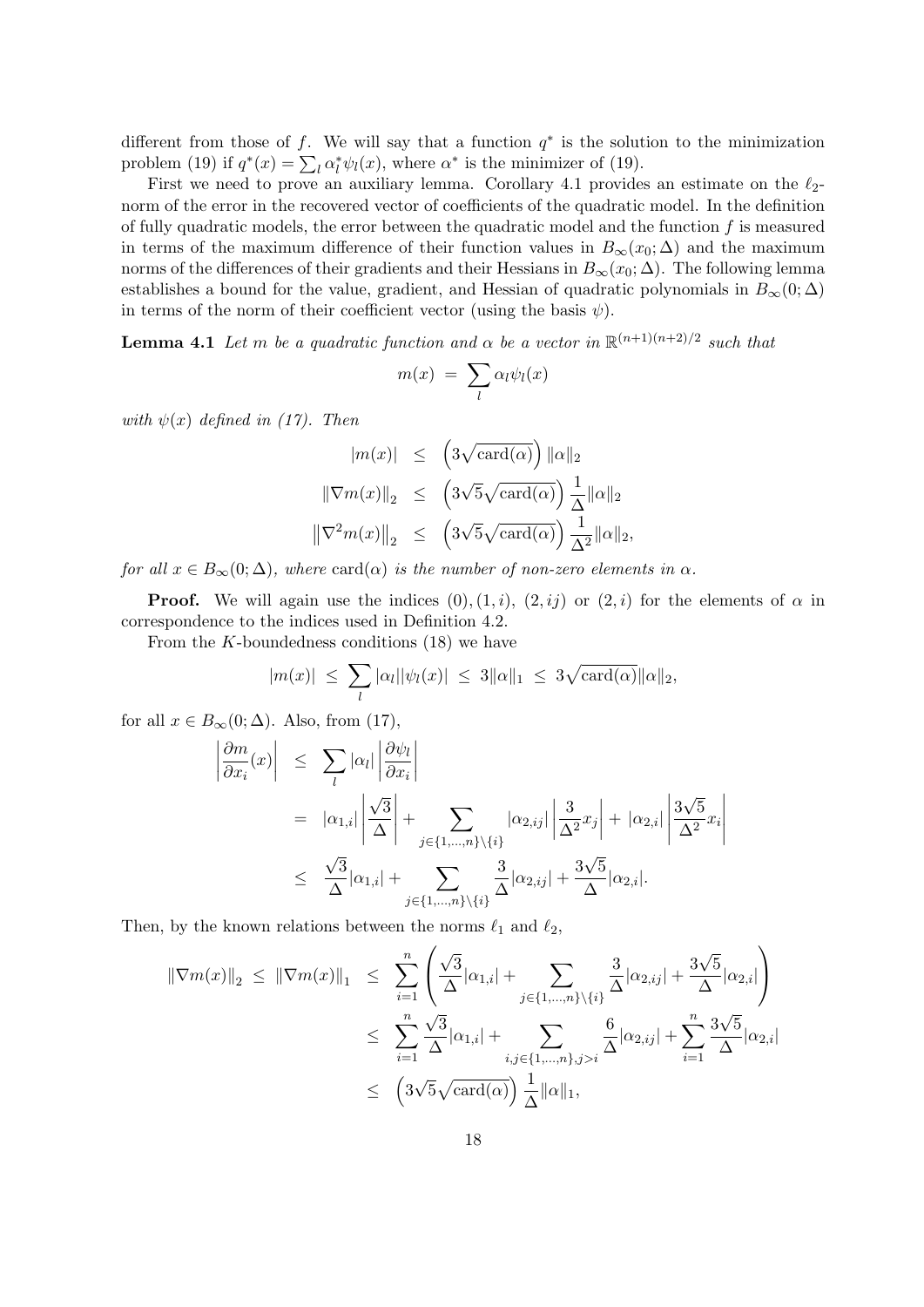for all  $x \in B_\infty(0; \Delta)$ .

For the estimation of the Hessian, we need to separate the diagonal from the non-diagonal part. For the non-diagonal part, with  $i \neq j$ ,

$$
\left|\frac{\partial^2 m}{\partial x_i \partial x_j}(x)\right| \ \leq \ \sum_l |\alpha_l| \frac{\partial^2 \psi_l(x)}{\partial x_i \partial x_j} \ \leq \ |\alpha_{2,ij}| \frac{3}{\Delta^2}.
$$

For the diagonal part, with  $i = 1, \ldots, n$ ,

$$
\left|\frac{\partial^2 m}{\partial x_i^2}(x)\right| \ \leq \ \sum_l |\alpha_l| \frac{\partial^2 \psi_l(x)}{\partial x_i^2} \ \leq \ |\alpha_{2,i}| \frac{3\sqrt{5}}{\Delta^2}.
$$

Since the upper triangular part of the Hessian has at most card $(\alpha)$  non-zero components one has

$$
\|\nabla^2 m(x)\|_F = \sqrt{\sum_{i,j \in \{1,\ldots,n\}} \left(\frac{\partial^2 m}{\partial x_i \partial x_j}(x)\right)^2}
$$
  
\n
$$
\leq \sum_{i,j \in \{1,\ldots,n\}} \left|\frac{\partial^2 m}{\partial x_i \partial x_j}(x)\right|
$$
  
\n
$$
\leq \sum_{i,j \in \{1,\ldots,n\},j>i} |\alpha_{2,ij}| \frac{6}{\Delta^2} + \sum_{i \in \{1,\ldots,n\}} |\alpha_{2,i}| \frac{3\sqrt{5}}{\Delta^2}
$$
  
\n
$$
\leq \sqrt{\text{card}(\alpha)} \left(\frac{3\sqrt{5}}{\Delta^2}\right) \|\alpha\|_2.
$$

Thus,

$$
\left\|\nabla^{2}m(x)\right\|_{2} \leq \left\|\nabla^{2}m(x)\right\|_{F} \leq \sqrt{\mathrm{card}(\alpha)} \left(\frac{3\sqrt{5}}{\Delta^{2}}\right) \|\alpha\|_{2}
$$

for all  $x \in B_{\infty}(0; \Delta)$ .

**Remark 4.2** *The dependency of the error bounds in Lemma 4.1 on* card( $\alpha$ ) *cannot be eliminated. In fact, the quadratic function*

$$
g(x) = \sum_{i,j \in \{1,\dots,n\}, j>i} \sqrt{\frac{2}{n(n-1)}} \frac{3}{\Delta^2} x_i x_j
$$

*satisfies*  $g(\Delta, ..., \Delta) = 3\sqrt{(n(n-1))/2} = 3\sqrt{\text{card}(\alpha)}$  *while the vector of coefficients*  $\alpha$  *has norm equal to* 1*.*

**Remark 4.3** *Since*  $\psi$  *is orthonormal (with respect to*  $\mu$ ) *on*  $B_{\infty}(0;\Delta)$  *we have that*  $\|\alpha\|_2 =$  $\|m\|_{L^2(B_{\infty}(0;\Delta),\mu)}$ . Hence the  $\ell_2$ -norm of the vector of the coefficients is simply the  $L^2$ -norm of  $\mathcal{L}_{\infty}$  *the function*  $\hat{m}$  *over*  $B_{\infty}(0;\Delta)$ *. If we now consider*  $||m||_{L^{\infty}(B_{\infty}(0;\Delta))}$ *, the*  $L^{\infty}$ *-norm of*  $m$  *which is the maximum absolute value of*  $m(x)$  *over*  $B_{\infty}(0;\Delta)$ *, we see that Lemma 4.1 establishes a relation between two norms of m. By explicitly deriving constants in terms of* card( $\alpha$ ) *we strengthen the bounds in Lemma 4.1 for the cases of sparse models.*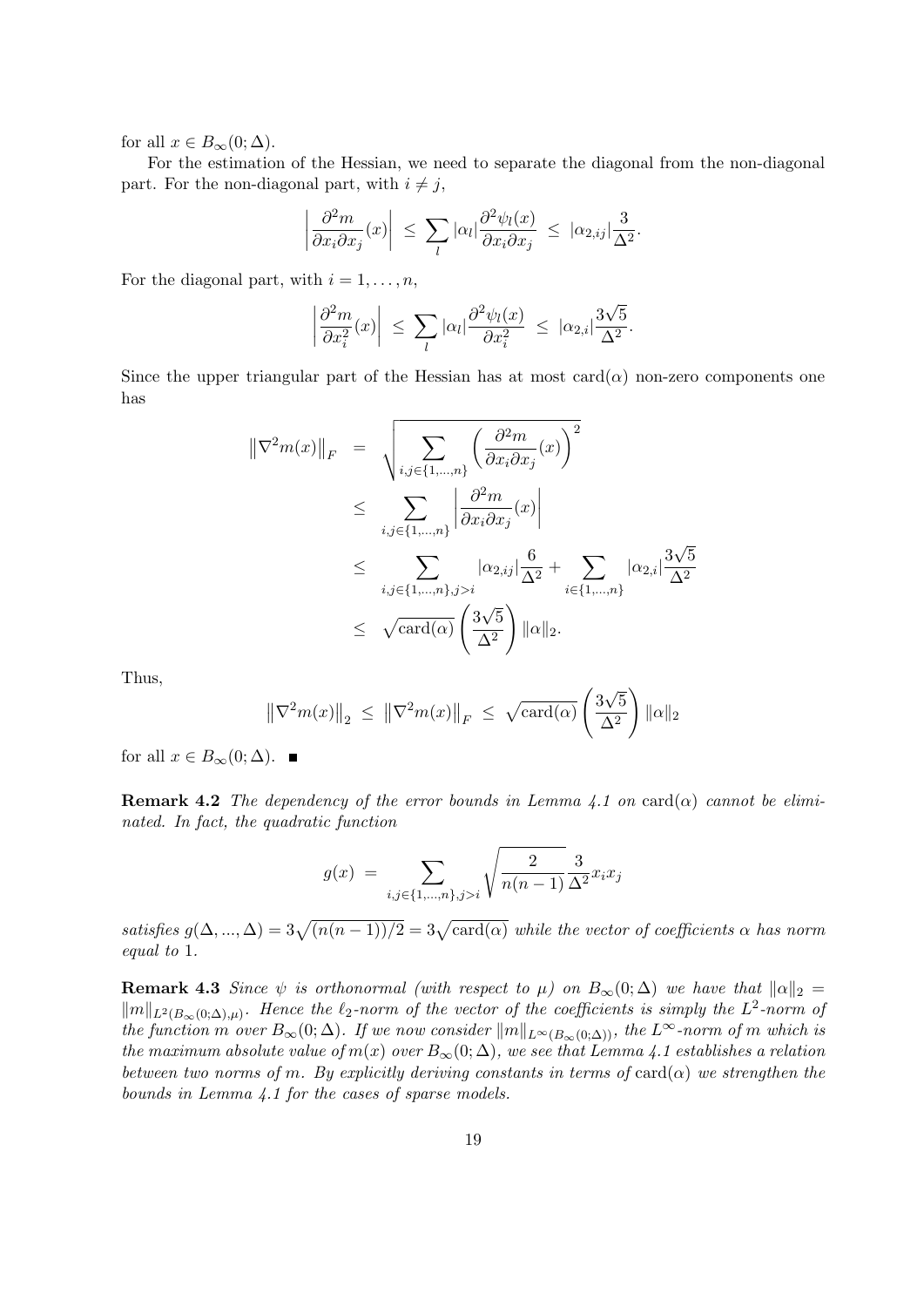We are now ready to present our main result.

**Theorem 4.5** *Let Assumption 4.2 hold (approximate Hessian sparsity). Given*  $\Delta$  *and*  $x_0$ , let h *be the corresponding sparsity level of the fully quadratic model guaranteed by Assumption 4.2. Let*  $Y = \{y^1, ..., y^p\}$  be a given set of *p* random points, chosen with respect to the uniform measure *in*  $B_{\infty}(0;\Delta)$ *, with* 

$$
\frac{p}{\log p} \ge 9c_{partial} \left(h + n + 1\right) \left(\log \left(h + n + 1\right)\right)^2 \log q,\tag{20}
$$

*for some universal constant*  $c_{partial} > 0$ , then with probability larger than  $1 - n^{-\gamma \log p}$ , for some *universal constant*  $\gamma > 0$ *, the quadratic*  $m^*(x) = \tilde{m}^*(x - x_0)$ *, where*  $\tilde{m}^*$  *is the solution to the*  $\ell_1$ -minimization problem (19), is a fully quadratic model of f on  $B_{\infty}(x_0; \Delta)$  with  $\nu_2^{m^*} = 0$  and *constants*  $\kappa_{ef}$ ,  $\kappa_{eq}$ *, and*  $\kappa_{eh}$  *not depending on*  $x_0$  *and*  $\Delta$ *.* 

**Proof.** From Assumption 4.2, there exists a fully quadratic model *m* for *f* on  $B_{\infty}(x_0; \Delta)$ with  $\nu_2^m = 0$  and some constants  $\kappa'_{ef}$ ,  $\kappa'_{eg}$ , and  $\kappa'_{eh}$ . The quadratic polynomial  $\tilde{m}(z) = m(z + x_0)$ ,  $z \in B_{\infty}(0;\Delta)$ , satisfies the assumptions of Corollary 4.1 and, for the purpose of the proof, is the quadratic that will be approximately recovered. Now, since *m* is a fully quadratic model, we have  $|f(y^i + x_0) - m(y^i + x_0)| \le \kappa'_{ef} \Delta^3$ ,  $y^i \in B_\infty(0; \Delta)$ . Therefore

$$
|| f(Y + x_0) - m(Y + x_0) ||_2 \le \sqrt{p} \, \kappa'_{ef} \Delta^3,
$$

for any sample set  $Y \subset B_{\infty}(0;\Delta)$  (where  $\kappa'_{ef}$  is independent of  $x_0$  and  $\Delta$ ). Note that one can only recover *m* approximately given that the values of  $m(Y + x_0) \simeq f(Y + x_0)$  are 'noisy'.

Consider again  $\tilde{m}(z) = m(z + x_0)$ ,  $z \in B_\infty(0;\Delta)$ . Then, by Corollary 4.1, with probability larger than  $1 - n^{-\gamma \log p}$ , for a universal constant  $\gamma > 0$ , the solution  $\tilde{m}^*$  to the  $\ell_1$ -minimization problem (19) with  $\eta = \sqrt{p} \kappa'_{ef} \Delta^3$  satisfies

$$
\|\alpha^* - \alpha\|_2 \ \leq \ c_{partial} \kappa_{ef}^{\prime} \Delta^3,
$$

where  $\alpha^*$  and  $\alpha$  are the coefficients of  $\tilde{m}^*$  and  $\tilde{m}$  in the basis  $\psi$  given by (17), respectively. Note that  $c_{partial}$  does not depend on  $x_0$ . So, by Lemma 4.1,

$$
|\tilde{m}^*(z) - \tilde{m}(z)| \leq c_{partial} \left( 3\sqrt{\text{card}(\alpha^* - \alpha)} \right) \kappa'_{ef} \Delta^3,
$$
  

$$
\|\nabla \tilde{m}^*(z) - \nabla \tilde{m}(z)\|_2 \leq c_{partial} \left( 3\sqrt{5}\sqrt{\text{card}(\alpha^* - \alpha)} \right) \kappa'_{ef} \Delta^2,
$$
  

$$
\|\nabla^2 \tilde{m}^*(z) - \nabla^2 \tilde{m}(z)\|_2 \leq c_{partial} \left( 3\sqrt{10}\sqrt{\text{card}(\alpha^* - \alpha)} \right) \kappa'_{ef} \Delta,
$$

for all  $z \in B_\infty(0;\Delta)$ . Note that  $\alpha^*$  and  $\alpha$  depend on  $x_0$  but  $card(\alpha^* - \alpha)$  can be easily bounded independently of  $x_0$ . Let now  $m^*(x) = \tilde{m}^*(x - x_0)$  for  $x \in B_\infty(x_0; \Delta)$ . Therefore, from the fact that *m* is fully quadratic (with constants  $\kappa'_{ef}$ ,  $\kappa'_{eg}$ , and  $\kappa'_{eh}$ ), one has

$$
|m^*(x) - f(x)| \leq \left( c_{partial} \sqrt{\text{card}(\alpha^* - \alpha)} \right) \kappa'_{ef} + \kappa'_{ef} \log \Delta^3,
$$
  

$$
\|\nabla m^*(x) - \nabla f(x)\|_2 \leq \left( c_{partial} \sqrt{5\sqrt{\text{card}(\alpha^* - \alpha)}} \right) \kappa'_{ef} + \kappa'_{eg} \log \Delta^2,
$$
  

$$
\|\nabla^2 m^*(x) - \nabla^2 f(x)\|_2 \leq \left( c_{partial} \sqrt{5\sqrt{\text{card}(\alpha^* - \alpha)}} \right) \kappa'_{ef} + \kappa'_{eh} \log \Delta^2,
$$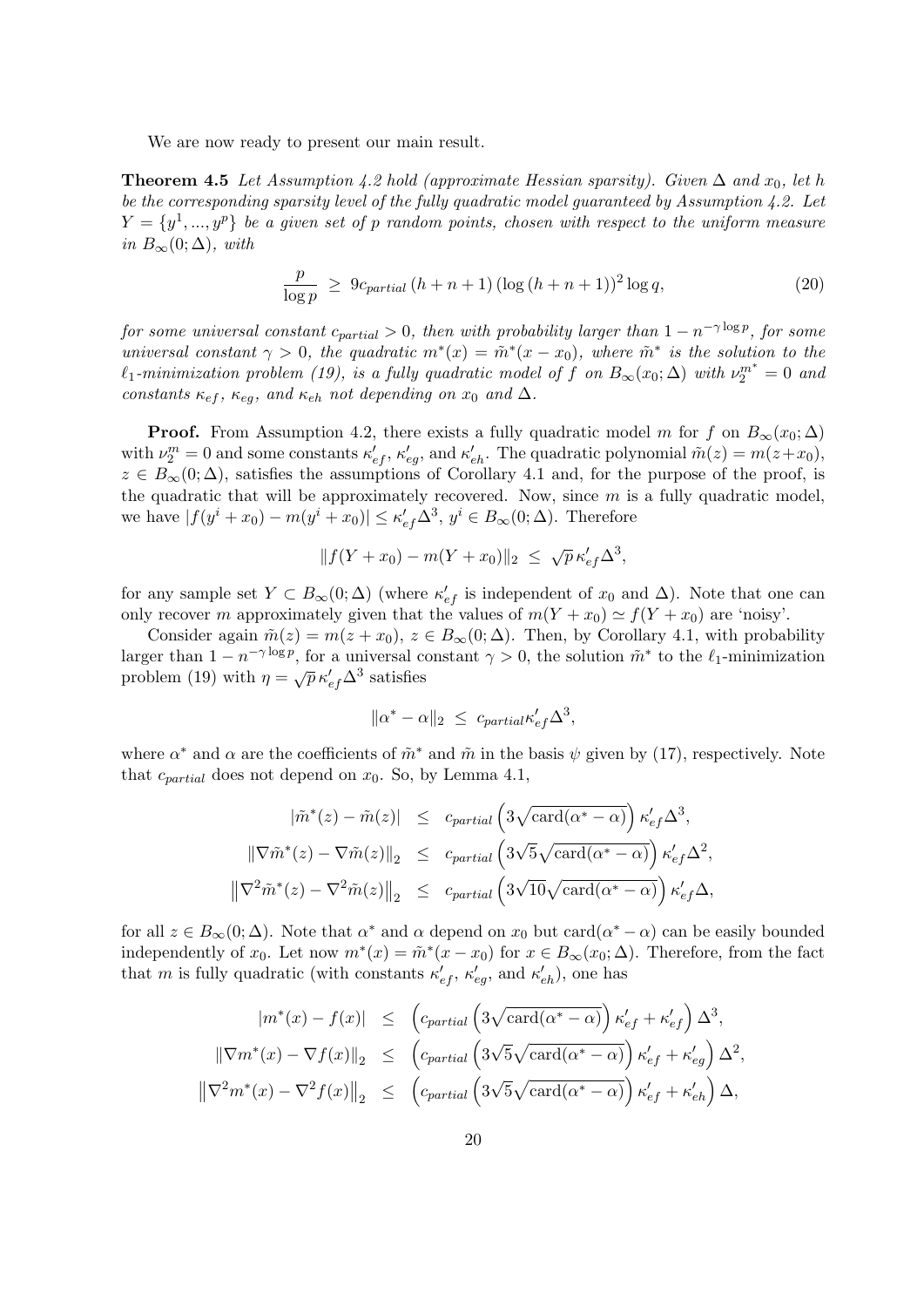for all  $x \in B_\infty(x_0; \Delta)$ .

Since *m<sup>∗</sup>* is a quadratic function, its Hessian is Lipschitz continuous with Lipschitz constant 0, so one has that  $\nu_2^{m^*} = 0$ . Hence  $m^*$  is a fully quadratic model of *f* on  $B_{\infty}(x_0; \Delta)$ .

Note that the result of Theorem 4.5 is obtained for a number *p* of sampling points satisfying (see (20) and recall that  $q = \mathcal{O}(n^2)$ )

$$
\frac{p}{\log p} = \mathcal{O}(n(\log n)^3)
$$

when  $h = \mathcal{O}(n)$ , i.e., when the number of non-zero elements of the Hessian of f at  $x_0$  is of the order of *n*. Since  $p < (n+1)(n+2)/2$ , one obtains

$$
p = \mathcal{O}\left(n(\log n)^4\right). \tag{21}
$$

Theorem 4.5 does not directly assume Hessian sparsity of *f*. It is worth observing again that Theorem 4.5 can be established under no conditions on the sparsity *pattern* of the Hessian of *f*.

Problem (19) is a second order cone programming problem [1] and can, hence, be solved in polynomial time. However it is typically easier in practice to solve linear programming problems. Since the second order Taylor model *T* satisfies  $||T(Y + x_0) - f(Y + x_0)||_{\infty} \le \eta/\sqrt{p}$ (where  $\eta = \sqrt{p} \kappa'_{ef} \Delta^3$ ), because *T* is fully quadratic for *f*, instead of (19), one can consider

$$
\min_{\mathbf{S}.\mathbf{t}} \left\| \alpha_Q^m \right\|_1
$$
\n
$$
\text{s.t.} \quad \left\| M(\psi_Q, Y)\alpha_Q^m + M(\psi_L, Y)\alpha_L^m - f(Y + x_0) \right\|_{\infty} \le \frac{1}{\sqrt{p}}\eta,
$$

which is a linear program. In our implementation, as we will discuss in the next section, we chose to impose the interpolation constraints exactly which corresponds to setting  $\eta = 0$  in the above formulations, hence simplifying parameter choices. Also, recent work has provided some insight for why this choice works well (see [30]).

Theorem 4.5 cannot strictly validate a practical setting in DFO like the one discussed in the next section. It serves to provide motivation and insight on the use of *ℓ*1-minimization to build underdetermined quadratic models for functions with sparse Hessians. It also is the first result, to our knowledge, that establishes a reasonable approach to building fully quadratic models with underdetermined interpolation, when the sparsity structure of the objective function is not known. However, in the current implementation the sampling is done deterministically in order to be able to reuse existing sample points. This may be lifted in future parallel implementations. Note that the constants in the bound  $(20)$  (and thus in  $(21)$ ) render the current bounds impractical. In fact, the best known upper bound (see [24]) for the universal constant *ctotal* appearing in (13) is  $c_{total} < 17190$  ( $c_{partial}$  is of the same order), making (20) only applicable if *n* is much greater than the values for which DFO problems are tractable today by deterministic algorithms. However, such a bound is most likely not tight; in fact, similar universal constants appearing in the setting of compressed sensing are known to be much smaller in practice.

# **5 A practical interpolation-based trust-region method**

# **5.1 Interpolation-based trust-region algorithms for DFO**

Trust-region methods are a well known class of algorithms for the numerical solution of nonlinear programming problems [8, 20]. In this section we will give a brief summary of these methods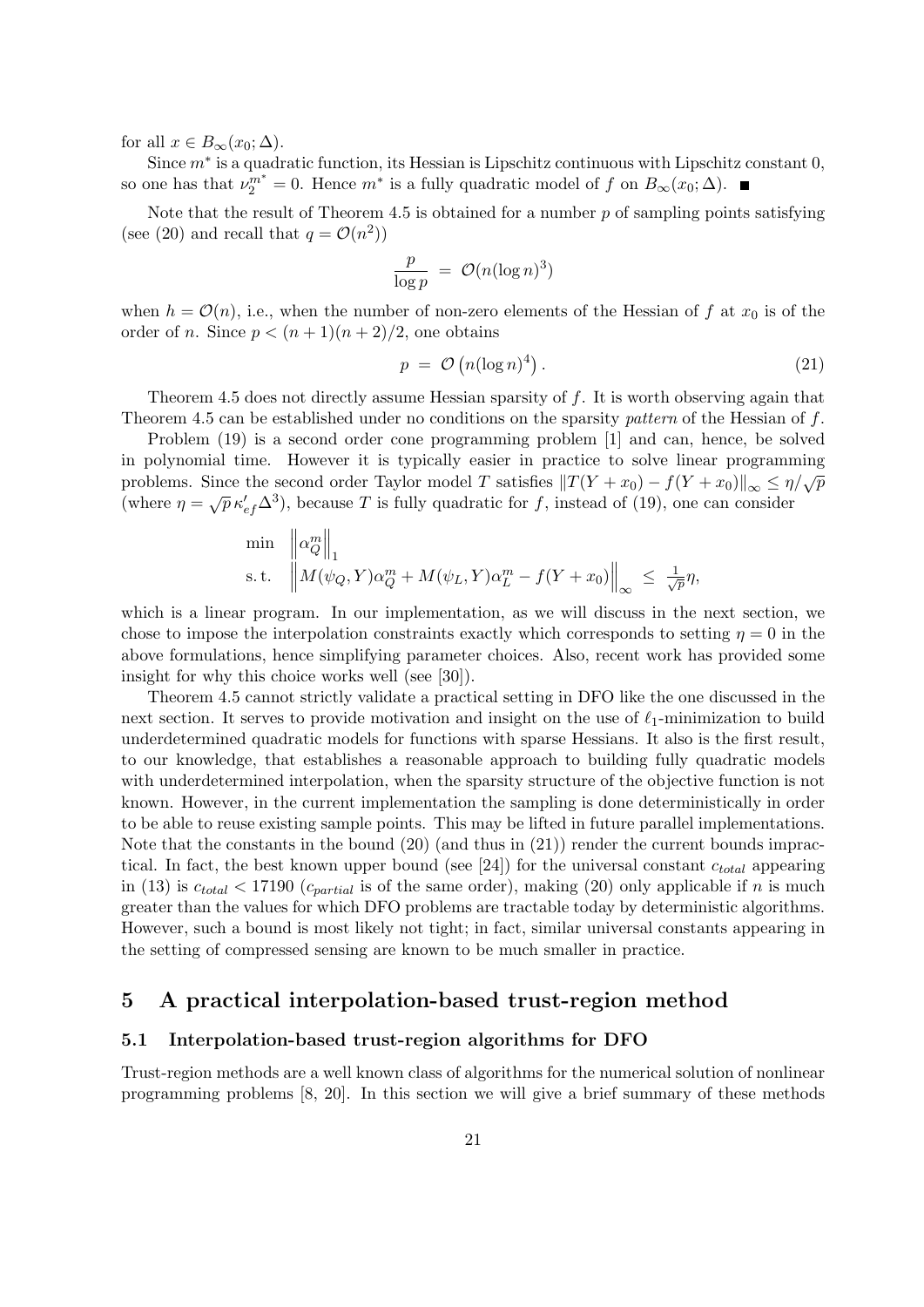when applied to the unconstrained minimization of a smooth function  $f: D \subset \mathbb{R}^n \to \mathbb{R}$ ,

$$
\min_{x \in \mathbb{R}^n} f(x),\tag{22}
$$

without using the derivatives of the objective function *f*. For comprehensive coverage we refer the reader to [11].

At each iteration *k*, these methods build a model  $m_k(x_k + s)$  of the objective function in a *trust region* of the form  $B_p(x_k; \Delta_k)$ , typically with  $p = 2$ , around the current iterate  $x_k$ . The scalar  $\Delta_k$  is then called the trust-region radius. A step  $s_k$  is determined by solving the trust-region subproblem

$$
\min_{s \in B_2(0;\Delta_k)} m_k(x_k + s). \tag{23}
$$

Then, the value  $f(x_k + s_k)$  is computed and the actual reduction in the objective function  $(\text{ared}_k = f(x_k) - f(x_k + s_k))$  is compared to the predicted reduction in the model (*pred<sub>k</sub>* =  $m_k(x_k) - m_k(x_k + s_k)$ . If the ratio is big enough  $(\rho_k = \text{ared}_k/\text{pred}_k \geq \eta_1 \in (0, 1)),$  then  $x_k + s_k$ is accepted as the new iterate and the trust-region radius may be increased. Such iterations are called successful. If the ratio is small  $(\rho_k < \eta_1)$ , then the step is rejected and the trust-region radius is decreased. Such iterations are called unsuccessful.

The global convergence properties of these methods are strongly dependent on the requirement that, as the trust region becomes smaller, the model becomes more accurate, implying in particular that the trust-region radius is bounded away from zero, as long as the stationary point is not reached. Taylor based-models, when derivatives are known, naturally satisfy this requirement. However, in the DFO setting, some provision has to be taken in the model and sample set management to ensure global convergence. These provisions aim at guaranteeing that the models produced by the algorithm are fully linear or fully quadratic, and to guarantee global convergence this must be done in arbitrarily smaller trust regions thus driving the trust-region radius to zero (such a procedure is ensured by the so-called criticality step, which has indeed be shown necessary [26]).

Conn, Scheinberg, and Vicente [10] proved global convergence to first and second order stationary points depending whether fully linear or fully quadratic models are used. The approach proposed in [10] involves special model improving iterations. Scheinberg and Toint [26] have recently shown global convergence to first order stationary points for their *self-correcting geometry* approach which replaces model-improving iterations by an appropriate update of the sample set using only the new trust-region iterates.

Our results derived in Section 4 provide us with a new method to produce (with high probability) fully quadratic models by considering randomly sampled sets, instead of model handling iterations as is done in [10] and [26]. On the other hand, to develop full convergence theory of DFO methods using randomly sampled sets, one needs to adapt the convergence proofs used in [10] and [26] to the case where successful iterations are guaranteed with high probability, rather than deterministically. This is a subject for future research.

### **5.2 A practical interpolation-based trust-region method**

We now introduce a simple practical algorithm which we chose for testing the performance of different underdetermined models. This algorithm follows some of the basic ideas of the approach introduced by Fasano, Morales, and Nocedal [14], which have also inspired the authors in [26]. The quality of the sample sets is maintained in its simplest form — simply ensuring sufficient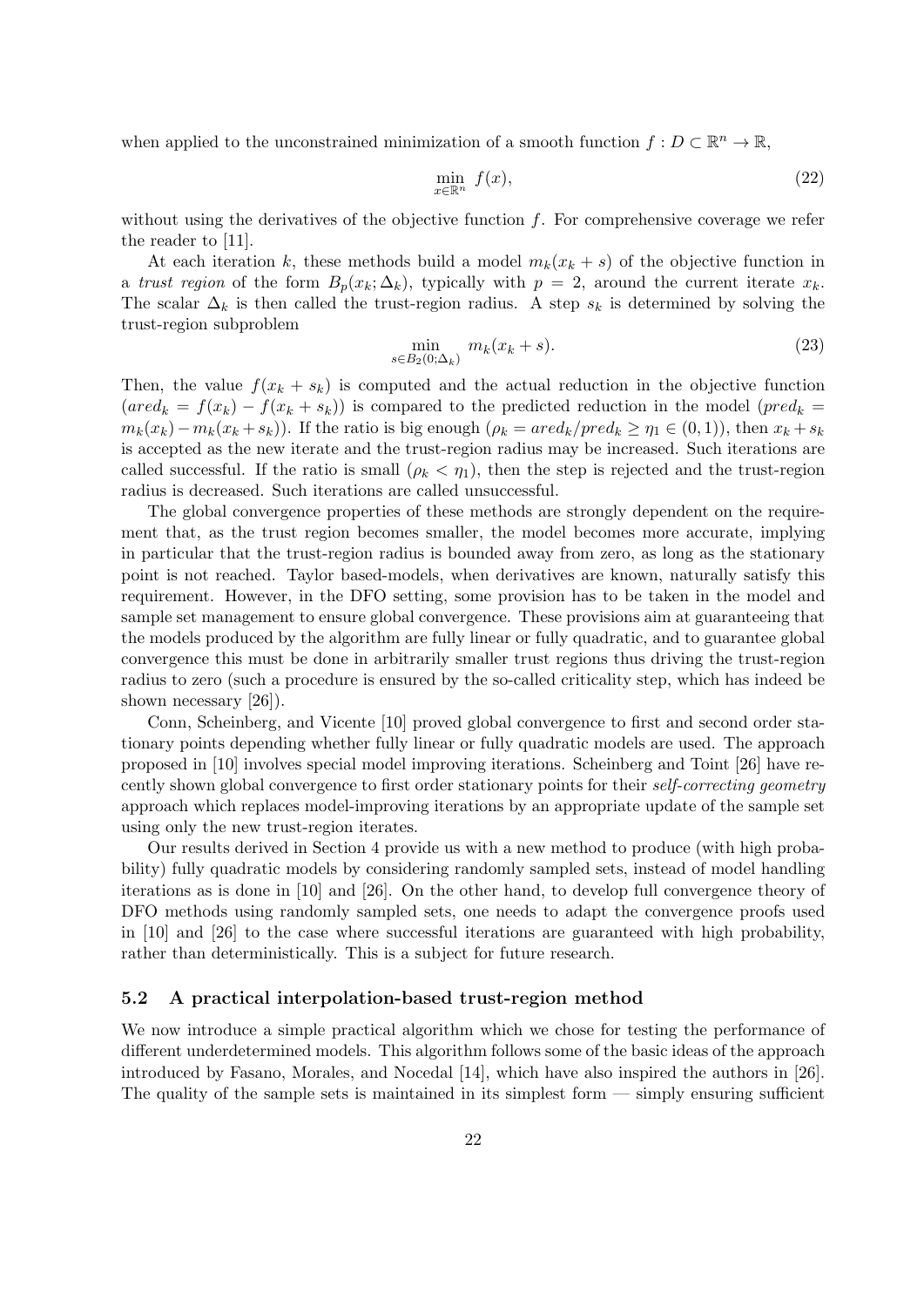number of sample points  $(n + 1)$  or more) in a reasonable proximity from the current iterate. This approach is theoretically weak as shown in [26], but seems to work well in practice.

Unlike [14], we discard the sample point farthest away from the new iterate (rather than the sample point farthest away from the current iterate). Also, in [14], only determined quadratic models were built based on  $p_{\text{max}} = (n+1)(n+2)/2$  sample points. We compare approaches that use minimum Frobenius or  $\ell_1$  norm interpolation to build the models and hence we allow sample sets of any size less than or equal to  $p_{\text{max}}$ . This poses additional issues to those considered in [14]. For instance, until the cardinality of the sample set reaches  $p_{\text{max}}$ , we do not discard points from the sample set and always add new trial points independently of whether or not they are accepted as new iterates, in an attempt to be as greedy as possible when taking advantage of function evaluations.

Another difference from [14] is that we discard points that are too far from the current iterate when the trust-region radius becomes small (this can be viewed as a weak criticality condition), expecting that the next iterations will refill the sample set resulting in a similar effect as a criticality step. Thus, the cardinality of our sample set might fall below  $p_{\min} = n + 1$ , the number required to build fully linear models in general. In such situations, we never reduce the trust-region radius.

# **Algorithm 5.1 (A practical DFO trust-region algorithm) Step 0: Initialization.**

**Initial values.** *Select values for the constants*  $\epsilon_g$  (= 10<sup>-5</sup>) > 0,  $\delta$  (= 10<sup>-5</sup>) > 0, 0 <  $\eta_1(=10^{-3})$ ,  $\eta_2(=0.75) > \eta_1$ , and  $0 < \gamma_1(=0.5) < 1 < \gamma_2(=2)$ . Set  $p_{\min} = n + 1$  and  $p_{\text{max}} = (n+1)(n+2)/2$ *. Set the initial trust-region radius*  $\Delta_0(=1) > 0$ *. Choose the norm*  $t = 1$  *(the*  $\ell_1$ *-norm) or*  $t = 2$  *(the Frobenius norm)*.

**Initial sample set.** Let the starting point  $x_0$  be given. Select as an initial sample set  $Y_0 = \{x_0, x_0 \pm \Delta_0 e_i, i = 1, \ldots, n\}$ , where the  $e_i$ 's are the columns of the identity matrix of *order n.*

**Function evaluations.** *Evaluate the objective function at all*  $y \in Y_0$ *.* 

# *Set*  $k = 0$ *.* **Step 1: Model building.**

*Form a quadratic model*  $m_k(x_k + s)$  *of the objective function from*  $Y_k$ *. Solve the problem* 

$$
\min \quad \frac{1}{p} \|\alpha_Q\|_t^t
$$
\n
$$
\text{s.t.} \quad M(\bar{\phi}_Q, Y_k)\alpha_Q + M(\bar{\phi}_L, Y_k)\alpha_L = f(Y_k), \tag{24}
$$

*where*  $\alpha_Q$  *and*  $\alpha_L$  *are, respectively, the coefficients of order 2 and order less than 2 of the model.*

# **Step 2: Stopping criteria.**

*Stop if*  $||g_k|| \leq \epsilon_q$  *or*  $\Delta_k \leq \delta$ .

# **Step 3: Step calculation.**

*Compute a step s<sup>k</sup> by solving (approximately) the trust-region subproblem (23).*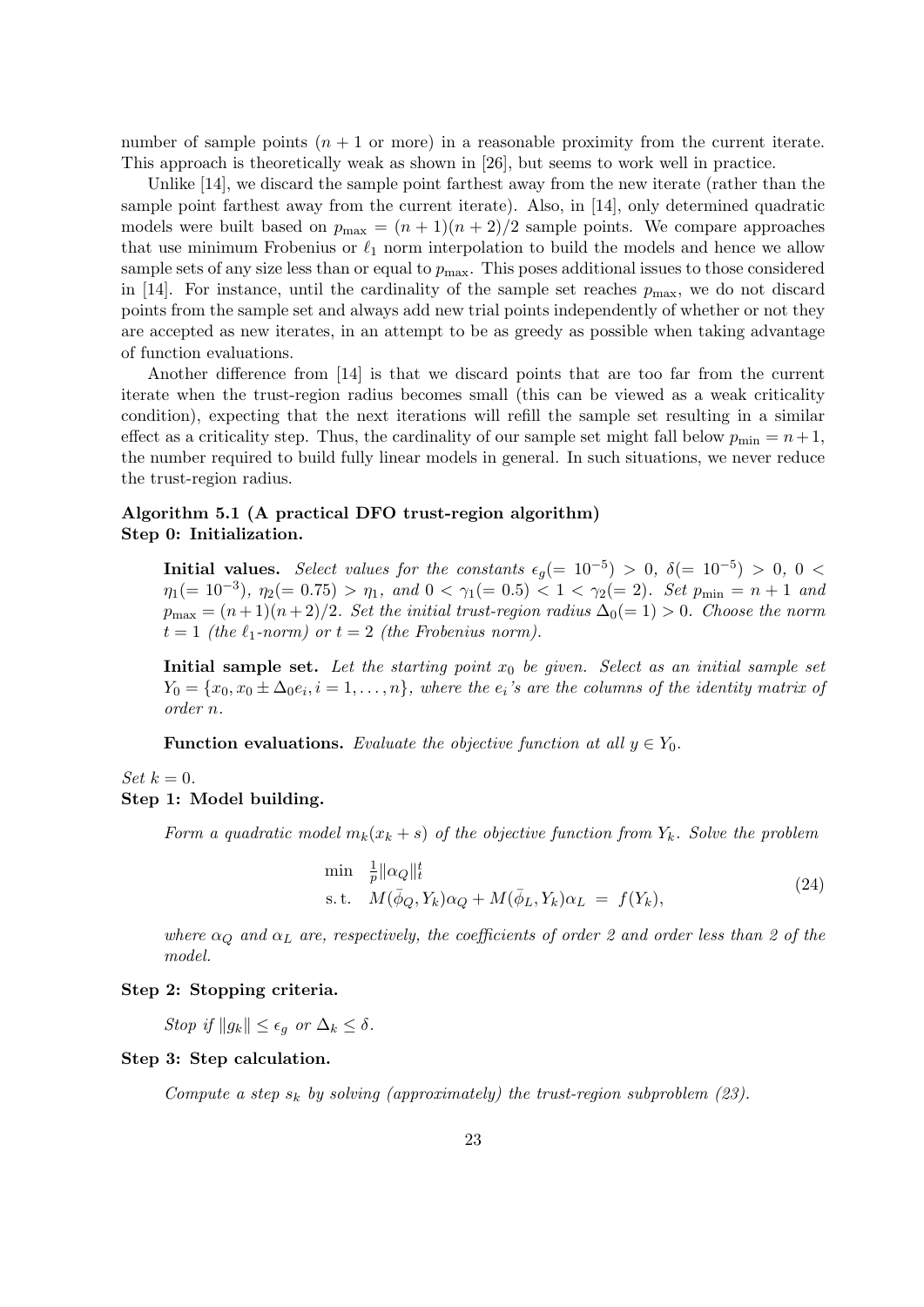### **Step 4: Function evaluation.**

Evaluate the objective function at  $x_k + s_k$ . Compute  $\rho_k = (f(x_k) - f(x_k + s_k))/(m_k(x_k)$  $m_k(x_k + s_k)$ .

### **Step 5: Selection of the next iterate and trust radius update.**

*If*  $\rho_k$  <  $\eta_1$ *, reject the trial step, set*  $x_{k+1} = x_k$ *, and reduce the trust-region radius, if*  $|Y_k| \geq p_{\min}$ , by setting  $\Delta_k = \gamma_1 \Delta_k$  (**unsuccessful iteration**).

*If*  $\rho_k \geq \eta_1$ , accept the trial step  $x_{k+1} = x_k + s_k$  (**successful iteration**).

*Increase the trust-region radius,*  $\Delta_{k+1} = \gamma_2 \Delta_k$ *, if*  $\rho_k > \eta_2$ *.* 

**Step 6: Update the sample set.**

 $If |Y_k| = p_{\text{max}}$ , set  $y_k^{out} \in \text{argmax} ||y - x_{k+1}||_2$  *(break ties arbitrarily).* 

*If the iteration was successful:*

$$
If |Y_k| = p_{\max}, Y_{k+1} = Y_k \cup \{x_{k+1}\} \setminus \{y_k^{out}\}.
$$
  

$$
If |Y_k| < p_{\max}, Y_{k+1} = Y_k \cup \{x_{k+1}\}.
$$

*If the iteration was unsuccessful:*

 $If |Y_k| = p_{\max}, Y_{k+1} = Y_k \cup \{x_k + s_k\} \setminus \{y_k^{out}\}\$  if  $||(x_k + s_k) - x_k||_2 \le ||y_k^{out} - x_k||_2$ .  $If |Y_k| < p_{\text{max}}, Y_{k+1} = Y_k \cup \{x_k + s_k\}.$ 

### **Step 7: Model improvement.**

*When*  $\Delta_{k+1}$  < 10<sup>-3</sup>, discard from  $Y_{k+1}$  all the points outside  $B(x_{k+1}; r\Delta_{k+1})$ , where *r* is *chosen as the smallest number in {*100*,* 200*,* 400*,* 800*, ...} for which at least three sample points from*  $Y_{k+1}$  *are contained in*  $B(x_{k+1}; r\Delta_{k+1})$ *.* 

*Increment k by* 1 *and return to Step 1.*

We note that relying on the model gradient to stop might not be a reliable stopping criterion, as we need to resample the function inside a smaller trust region and construct a new model before safely quitting (criticality step). However, in a practical method, one avoids doing it.

#### **5.3 Numerical results**

In this section we describe the numerical experiments which test the performance of Algorithm 5.1 implemented in MATLAB. In particular we are interested in testing two variants of Algorithm 5.1 defined by the norm used to compute the model in (24). The first variant makes use of the  $\ell_2$ -norm and leads to minimum Frobenius norm models. The solution of (24) with  $t = 2$  is a convex quadratic problem subject to equality constraints and hence is equivalent to solving the following linear system

$$
\begin{bmatrix}\nM(\bar{\phi}_Q, Y_k) M(\bar{\phi}_Q, Y_k)^T & M(\bar{\phi}_L, Y_k) \\
M(\bar{\phi}_L, Y_k)^T & 0\n\end{bmatrix}\n\begin{bmatrix}\n\lambda \\
\alpha_L\n\end{bmatrix} =\n\begin{bmatrix}\nf(Y_k) \\
0\n\end{bmatrix}
$$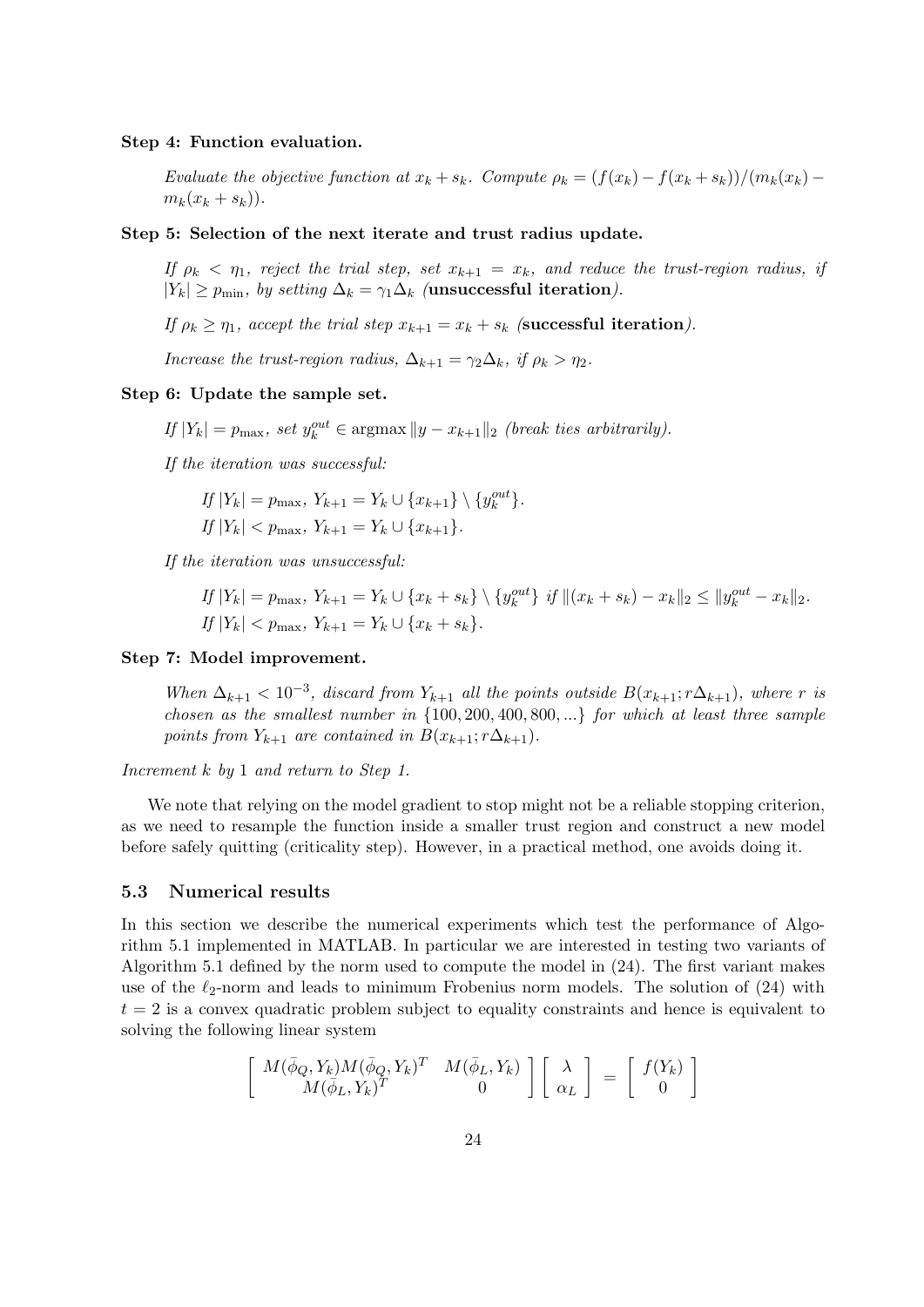with  $\alpha_Q = M(\bar{\phi}_Q, Y_k)^T \lambda$ .

We solved this system using SVD, regularizing extremely small singular values after the decomposition and before performing the backward solves, in an attempt to remediate extreme ill-conditioning caused by nearly ill-poised sample sets. The second approach consisted in using  $t = 1$ , leading to minimum  $\ell_1$ -norm models and attempting to recover sparsity in the Hessian of the objective function. To solve problem  $(24)$  with  $t = 1$  we formulated it first as a linear program. In both cases,  $t = 1, 2$ , we first scaled the corresponding problems by shifting the sample set to the origin (i.e., translating all the sample points such that the current iterate coincides with the origin) and then scaling the points so that they lie in  $B_2(0;1)$  with at least one scaled point at the border of this ball. This procedure, suggested in [11, Section 6.3], leads to an improvement of the numerical results, especially in the minimum Frobenius norm case.

The trust-region subproblems  $(23)$  have been solved using the routine trust.m from the MATLAB Optimization Toolbox which corresponds essentially to the algorithm of Moré and Sorensen [19]. To solve the linear programs  $(24)$ , with  $t = 1$ , we have used the routine linprog.m from the same MATLAB toolbox. In turn, linprog.m uses in most of the instances considered in our optimization runs the interior-point solver lipsol.m, developed by Zhang [31].

In the first set of experiments, we considered the test set of unconstrained problems from the CUTEr collection [16] used in [17], and in [14]. We used the same dimension choices as in [17] but we removed all problems considered there with less than 5 variables. This procedure resulted in the test set described in Table 1. Most of these problems exhibit some form of sparsity in the Hessian of the objective function, for instance, a banded format.

In order to present the numerical results for all problems and all methods (and variants) considered, we have used the so-called performance profiles, as suggested in [12]. Performance profiles are, essentially, plots of cumulative distribution functions  $\rho(\tau)$  representing a performance ratio for the different solvers. Let *S* be the set of solvers and *P* the set of problems. Let  $t_{p,s}$  denote the performance of the solver  $s \in S$  on the problem  $p \in P$  — lower values of  $t_{p,s}$  indicate better performance. This performance ratio  $\rho(\tau)$  is defined by first setting  $r_{p,s} = t_{p,s}/\min\{t_{p,s} : \bar{s} \in \mathcal{S}\},$ for  $p \in \mathcal{P}$  and  $s \in \mathcal{S}$ . Then, one defines  $\rho_s(\tau) = (1/|\mathcal{P}|)[\{p \in \mathcal{P} : r_{p,s} \leq \tau\}].$  Thus,  $\rho_s(1)$  is the probability that solver *s* has the best performance among all solvers. If we are only interested in determining which solver is the most efficient (is the fastest on most problems), then we should compare the values of  $\rho_s(1)$  for all the solvers. On the other hand, solvers with the largest value of  $\rho_s(\tau)$  for large  $\tau$  are the ones which solve the largest number of problems in  $\mathcal{P}$ , hence are the most robust. We are interested in considering a wide range of values for  $\tau$ , hence, we plot the performance profiles in a log-scale (now, the value at 0 represents the probability of winning over the other solvers).

In our experiments, we took the *best* objective function value from [17] (obtained by applying a derivative-based Non-Linear Programming solver), as a benchmark to detect whether a problem was successfully solved up to a certain accuracy 10*−acc*. The number *tp,s* is then the number of function evaluations needed to achieve an objective function value within an absolute error of 10*−acc* of the best objective function value; otherwise a failure occurs and the value of *rp,s* used to build the profiles is set to a large number (see [12]). Other measures of performance could be used for  $t_{p,s}$  but the number of function evaluations is the most appropriate for expensive objective functions. In Figure 1, we plot performance profiles for the two variants of Algorithm 5.1 mentioned above and for the state-of-the-art solver NEWUOA [21, 23]. Following [13], and in order to provide a fair comparison, solvers are run first with their own default stopping criterion and if convergence can not be declared another run is repeated with tighter tolerances. In the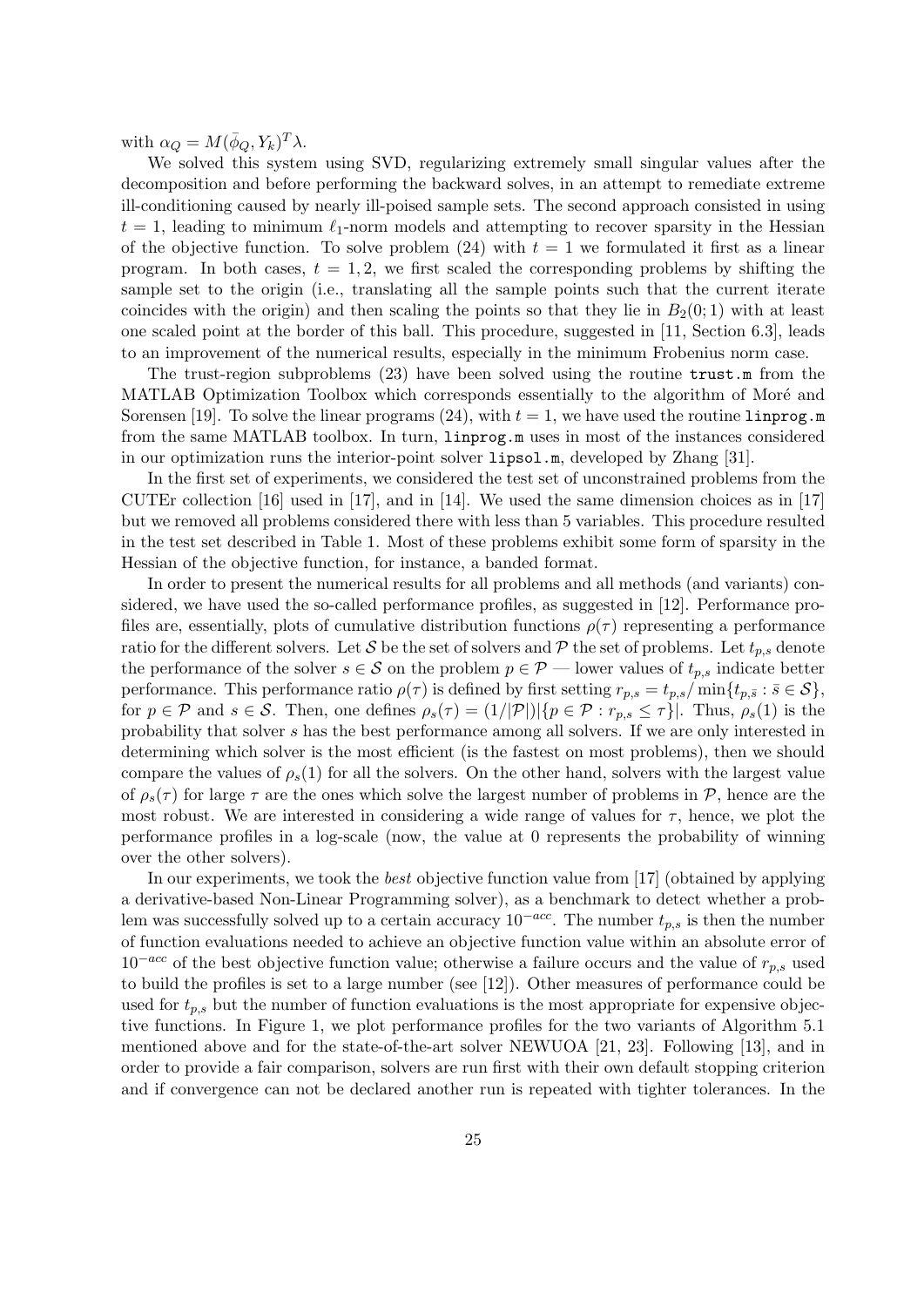| problem         | $\boldsymbol{n}$ | NNZH | DFO-TR Frob $(ac = 6)$   | DF0-TR 11 $(ac = 6)$     |
|-----------------|------------------|------|--------------------------|--------------------------|
| ARGLINB         | 10               | 55   | 57                       | 59                       |
| ARGLINC         | 8                | 21   | 56                       | 57                       |
| ARWHEAD         | 15               | 29   | 195                      | 143                      |
| BDQRTIC         | 10               | 40   | 276                      | 257                      |
| BIGGS6          | 6                | 21   | 485                      | 483                      |
| <b>BROWNAL</b>  | 10               | 55   | 437                      | 454                      |
| CHNROSNB        | 15               | 29   | 993                      | 1004                     |
| CRAGGLVY        | 10               | 19   | 548                      | 392                      |
| <b>DIXMAANC</b> | 15               | 44   | 330                      | 515                      |
| <b>DIXMAANG</b> | 15               | 44   | 395                      | 451                      |
| DIXMAANI        | 15               | 44   | 429                      | 361                      |
| DIXMAANK        | 15               | 44   | 727                      | 527                      |
| DIXON3DQ        | 10               | 18   | $\overline{\phantom{0}}$ | $\overline{\phantom{0}}$ |
| DQDRTIC         | 10               | 10   | 25                       | 25                       |
| <b>FREUROTH</b> | 10               | 19   | 249                      | 252                      |
| <b>GENHUMPS</b> | 5                | 9    | 1449                     | 979                      |
| <b>HILBERTA</b> | 10               | 55   | 8                        | 8                        |
| MANCINO         | 10               | 55   | 106                      | $\overline{73}$          |
| MOREBV          | 10               | 27   | 111                      | 105                      |
| <b>OSBORNEB</b> | 11               | 66   | 1363                     | 1023                     |
| PALMER1C        | 8                | 36   | $\overline{\phantom{0}}$ |                          |
| PALMER3C        | 8                | 36   | 56                       | 53                       |
| PALMER5C        | 6                | 21   | 29                       | 29                       |
| PALMER8C        | 8                | 36   | 60                       | 55                       |
| <b>POWER</b>    | 10               | 55   | 466                      | 428                      |
| VARDIM          | 10               | 55   | 502                      | 314                      |

Table 1: The test set used in the first set of experiments and the corresponding dimensions (first three columns). The third column reports the upper bound provided by CUTEr on the number of nonzero elements of the Hessian stored using the coordinate format. The last two columns report the total number of function evaluations required by Algorithm 5.1 to achieve an accuracy of 10*−*<sup>6</sup> on the objective function value (versions DFO-TR Frob and DFO-TR l1). Both approaches failed to solve two of the problems.

case of Algorithm 5.1, this procedure led to  $\epsilon_q = \delta = 10^{-7}$  and a maximum number of 15000 function evaluations. For NEWUOA we used the data prepared for [17] also for a maximum number of 15000 function evaluations.

Note that NEWUOA requires an interpolation of fixed cardinality in the interval  $[2n +$  $1,(n+1)(n+2)/2$  throughout the entire optimization procedure. We looked at the extreme possibilities,  $2n + 1$  and  $(n + 1)(n + 2)/2$ , and are reporting results only with the latter one (NEWUOA quad in the plots) since it was the one which gave the best results. The two variants of Algorithm 5.1, are referred to as DFO-TR Frob (minimum Frobenius norm models) and DFO-TR l1 (minimum *ℓ*1-norm models). Two levels of accuracy (10*−*<sup>4</sup> and 10*−*<sup>6</sup> ) are considered in Figure 1. One can observe that DFO-TR 11 is the most efficient version ( $\tau = 0$  in the log scale) and basically as robust as the DFO-TR Frob version (large values of  $\tau$ ), and that both versions of the Algorithm 5.1 seem to outperform NEWUOA quad in efficiency and robustness.

In the second set of experiments we ran Algorithm 5.1 for the two variants (minimum Frobenius and  $\ell_1$  norm models) on the test set of CUTEr unconstrained problems used in the paper [7]. These problems are known to have a significant amount of sparsity in the Hessian (this information as well as the dimensions selected is described in Table 2). We used  $\epsilon_q = \delta = 10^{-5}$  and a maximum number of 5000 function evaluations. In Table 3, we report the number of objective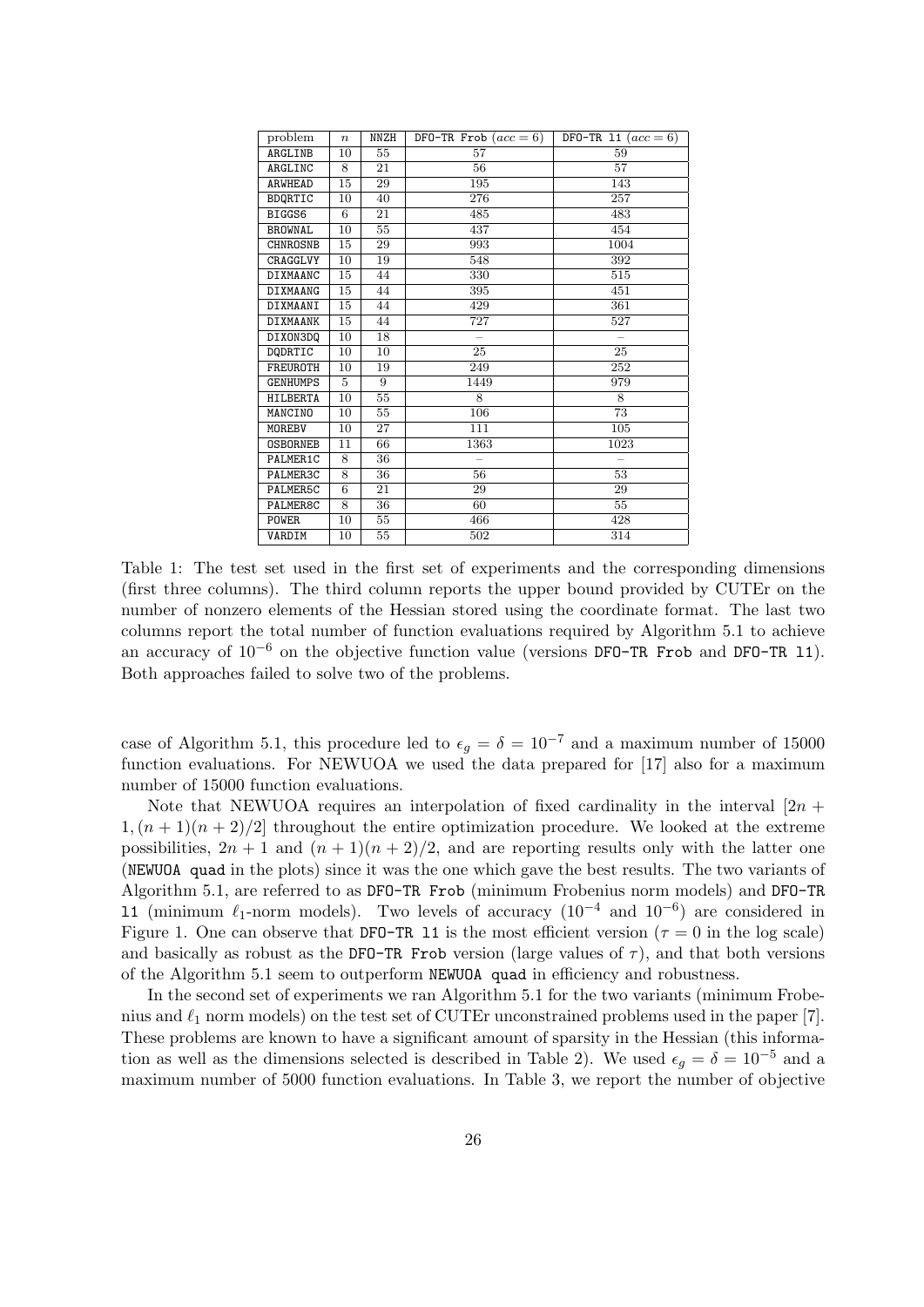

Figure 1: Performance profiles comparing Algorithm 5.1 (minimum Frobenius and *ℓ*<sup>1</sup> norm versions) and NEWUOA [21, 23], on the test set of Table 1, for two levels of accuracy (10*−*<sup>4</sup> above and 10*−*<sup>6</sup> below).

function evaluations taken as well as the final objective function value obtained. In terms of function evaluations, one can observe that DFO-TR l1 wins in approximately 8*/*9 cases, when compared to the DFO-TR Frob version, suggesting that the former is more efficient than the latter in the presence of Hessian sparsity. Another interesting aspect of the DFO-TR l1 version is some apparent ability to produce the final model with gradient of smaller norm.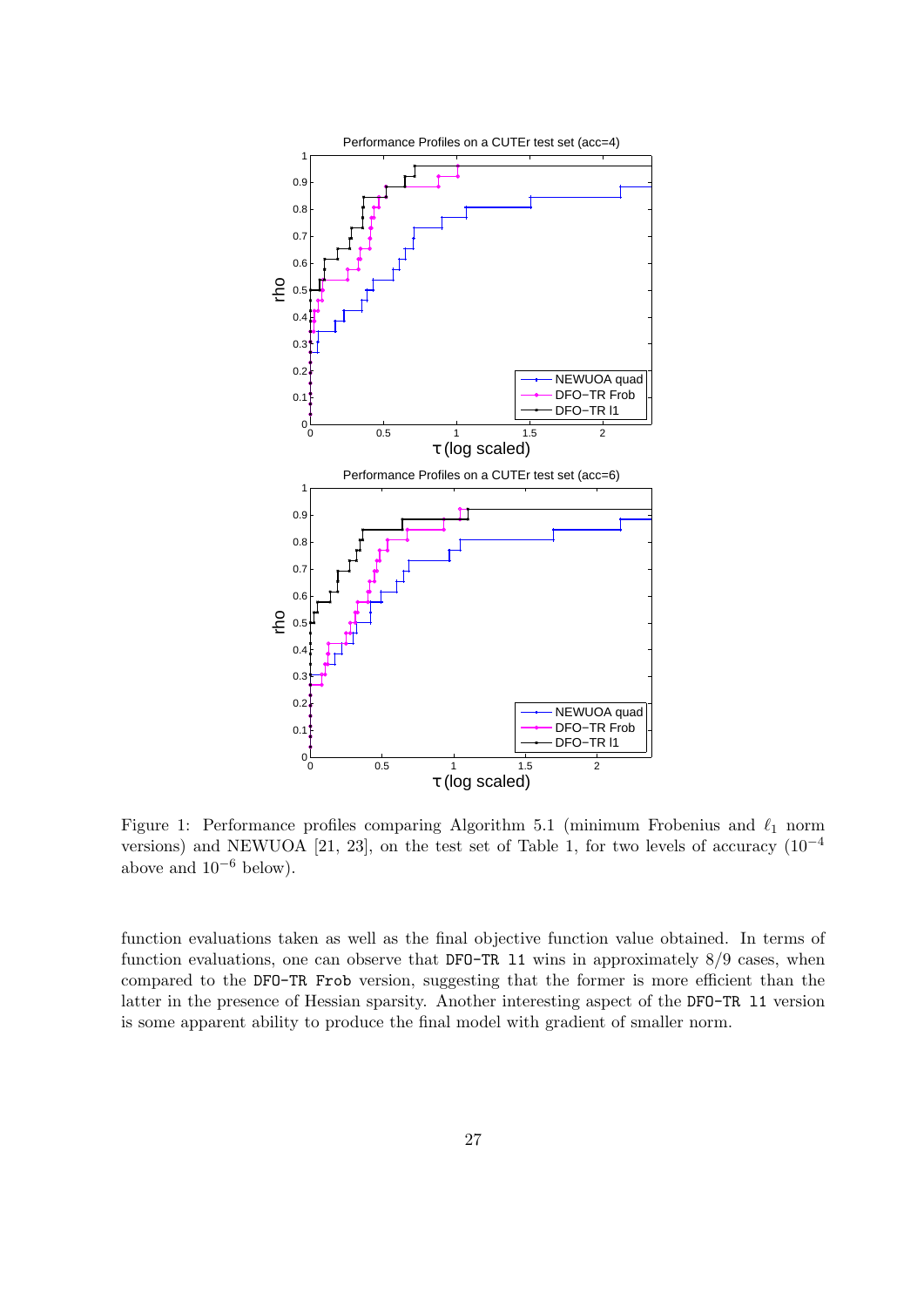| problem         | $\boldsymbol{n}$ | type of sparsity | <b>NNZH</b> |
|-----------------|------------------|------------------|-------------|
| <b>ARWHEAD</b>  | 20               | sparse           | 39          |
| <b>BDORTIC</b>  | 20               | banded           | 90          |
| CHNROSNB        | 20               | banded           | 39          |
| CRAGGLVY        | 22               | banded           | 43          |
| DQDRTIC         | 20               | banded           | 20          |
| <b>EXTROSNB</b> | 20               | sparse           | 39          |
| <b>GENHUMPS</b> | 20               | sparse           | 39          |
| <b>LIARWHD</b>  | 20               | sparse           | 39          |
| MOREBV          | 20               | banded           | 57          |
| POWELLSG        | 20               | sparse           | 40          |
| <b>SCHMVETT</b> | 20               | banded           | 57          |
| SROSENBR        | 20               | banded           | 30          |
| <b>WOODS</b>    | 20               | sparse           | 35          |

Table 2: The test set used in the second set of experiments. For each problem we included the number of variables and the type of sparsity, as described in [7]. The last column reports the upper bound provided by CUTEr on the number of nonzero elements of the Hessian stored using the coordinate format.

# **6 Conclusion**

Since compressed sensing emerged, it has been deeply connected to optimization, using optimization as a fundamental tool (in particular, to solve *ℓ*1-minimization problems). In this paper, however, we have shown that compressed sensing methodology can also serve as a powerful tool for optimization, in particular for Derivative-Free Optimization (DFO), where structure recovery can improve the performance of optimization methods. Namely, our goal was to construct fully quadratic models (essentially models with an accuracy as good as second order Taylor models; see Definition 2.2) of a function with sparse Hessian using underdetermined quadratic interpolation on a sample set with potentially much fewer than  $\mathcal{O}(n^2)$  points. We were able to achieve this as is shown in Theorem 4.5, by considering an appropriate polynomial basis and random sample sets of only  $\mathcal{O}(n(\log n)^4)$  points when the number of non-zero components of the Hessian is  $\mathcal{O}(n)$ . The corresponding quadratic interpolation models were built by minimizing the *ℓ*1-norm of the entries of the Hessian model. We then tested the new model selection approach in a deterministic setting, by using the minimum  $\ell_1$ -norm quadratic models in a practical interpolation-based trust-region method (see Algorithm 5.1). Our algorithm was able to outperform state-of-the-art DFO methods as shown in the numerical experiments reported in Section 5.3.

One possible way of solving the *ℓ*1-minimization problem (4) in the context of interpolationbased trust-region methods is to rewrite it as a linear program. This approach was used to numerically test Algorithm 5.1 when solving problems  $(24)$  for  $t = 1$ . For problems of up to  $n = 20, 30$  variables, this way of solving the  $\ell_1$ -minimization problems has produced excellent results in terms of the derivative-free solution of the original minimization problems (22) and is reasonable in terms of the overall CPU time.

However, for larger values of *n*, the repeated solution of the linear programs introduces significant overhead. Besides the increase in the dimension, one also has to consider possible ill-conditioning arising due to badly poised sample sets. Although related linear programming problems are solved in consecutive iterations, it is not trivial to use warmstart. In fact, the number of rows in the linear programs change frequently, making it difficult to warmstart simplex-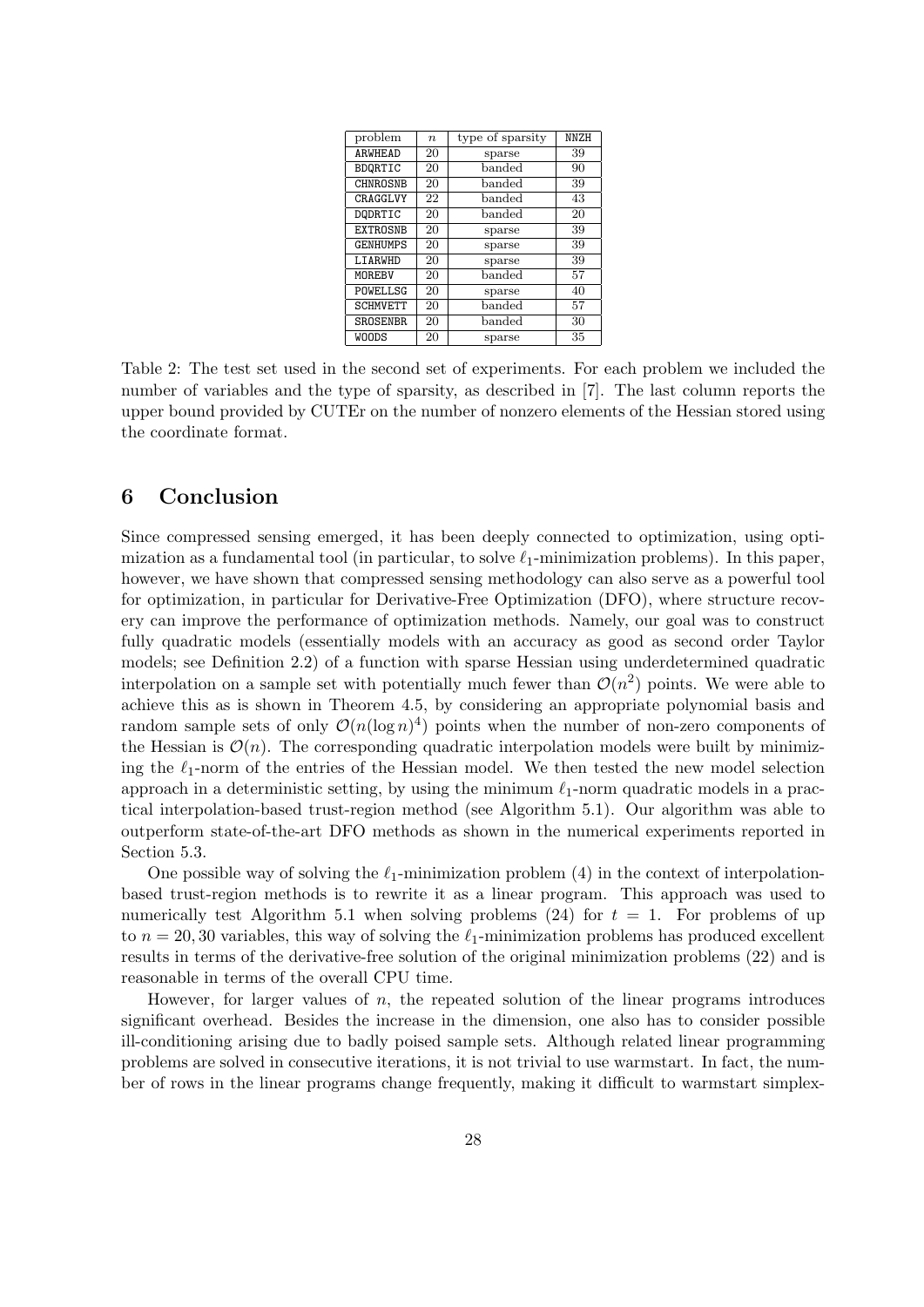| problem         | DFO-TR Frob/11 | # $f$ eval | final $f$ value | final $\nabla m$ norm |
|-----------------|----------------|------------|-----------------|-----------------------|
| <b>ARWHEAD</b>  | Frob           | 338        | 3.044e-07       | 3.627e-03             |
| <b>ARWHEAD</b>  | 11             | 218        | 9.168e-11       | 7.651e-07             |
| <b>BDORTIC</b>  | Frob           | 794        | $5.832e+01$     | $5.419e + 05$         |
| BDQRTIC         | 11             | 528        | $5.832e + 01$   | 6.770e-02             |
| CHNROSNB        | Frob           | 2772       | 3.660e-03       | $2.025e + 03$         |
| CHNROSNB        | 11             | 2438       | 2.888e-03       | $1.505e-01$           |
| CRAGGLVY        | Frob           | 1673       | $5.911e+00$     | $1.693e + 05$         |
| CRAGGLVY        | 11             | 958        | $5.910e + 00$   | 8.422e-01             |
| DQDRTIC         | Frob           | 72         | $8.709e-11$     | $6.300e + 0.5$        |
| DQDRTIC         | 11             | 45         | 8.693e-13       | 1.926e-06             |
| <b>EXTROSNB</b> | Frob           | 1068       | 6.465e-02       | $3.886 + 02$          |
| <b>EXTROSNB</b> | 11             | 2070       | $1.003e-02$     | 6.750e-02             |
| <b>GENHUMPS</b> | Frob           | 5000       | $4.534e + 05$   | $7.166e + 02$         |
| <b>GENHUMPS</b> | 11             | 5000       | $3.454e + 05$   | $3.883e+02$           |
| <b>LIARWHD</b>  | Frob           | 905        | 1.112e-12       | 9.716e-06             |
| LIARWHD         | 11             | 744        | 4.445e-08       | 2.008e-02             |
| MOREBV          | Frob           | 539        | 1.856e-04       | 2.456e-03             |
| MOREBV          | 11             | 522        | 1.441e-04       | 3.226e-03             |
| POWELLSG        | Frob           | 1493       | 1.616e-03       | $2.717e + 01$         |
| POWELLSG        | 11             | 5000       | 1.733e-04       | 2.103e-01             |
| <b>SCHMVETT</b> | Frob           | 506        | $-5.400e + 01$  | 1.016e-02             |
| <b>SCHMVETT</b> | 11             | 434        | $-5.400e + 01$  | 7.561e-03             |
| SROSENBR        | Frob           | 456        | 2.157e-03       | 4.857e-02             |
| SROSENBR        | 11             | 297        | 1.168e-02       | 3.144e-01             |
| <b>WOODS</b>    | Frob           | 5000       | $1.902e-01$     | 8.296e-01             |
| <b>WOODS</b>    | 11             | 5000       | $1.165e + 01$   | $1.118e + 01$         |

Table 3: Results obtained by DFO-TR Frob and DFO-TR l1 on the problems of Table 2 (number of evaluations of the objective function, final value of the objective function, and the norm of the final model gradient).

based methods. An alternative is to attempt to approximately solve problem (4) by solving  $\min \|M(\bar{\phi}, Y)\alpha - f(Y)\|_2 + \tau \|\alpha_Q\|_1$  for appropriate values of  $\tau > 0$ . We conducted preliminary testing along this avenue but did not succeed in outperforming the linear programming approach in any respect. However, it is out of the scope of this paper a deeper study of the numerical solution of the  $\ell_1$ -minimization problem  $(4)$  in the context of interpolation-based trust-region methods.

Although we only considered the most common type of sparsity in unconstrained optimization (sparsity in the Hessian), it is straightforward to adapt our methodology to the case where sparsity also appears in the gradient. In particular, if we aim at only recovering a sparse gradient or a sparse fully linear model, one can show that the required number of sample points to do so would be less that  $\mathcal{O}(n)$  and tighten to the level of sparsity.

Finally, we would like to stress that building accurate quadratic models for functions with sparse Hessians from function samples could be of interest outside the field of Optimization. The techniques and theory developed in Section 4 could also be applicable in other settings of Approximation Theory and Numerical Analysis.

# **Acknowledgments**

We would like to thank Rachel Ward (Courant Institute of Mathematical Sciences, NYU) for interesting discussions on compressed sensing and to Anke Tröltzsch (CERFACS, Toulouse) for providing us assistance with the testing environment of Section 5.3. We are also grateful to the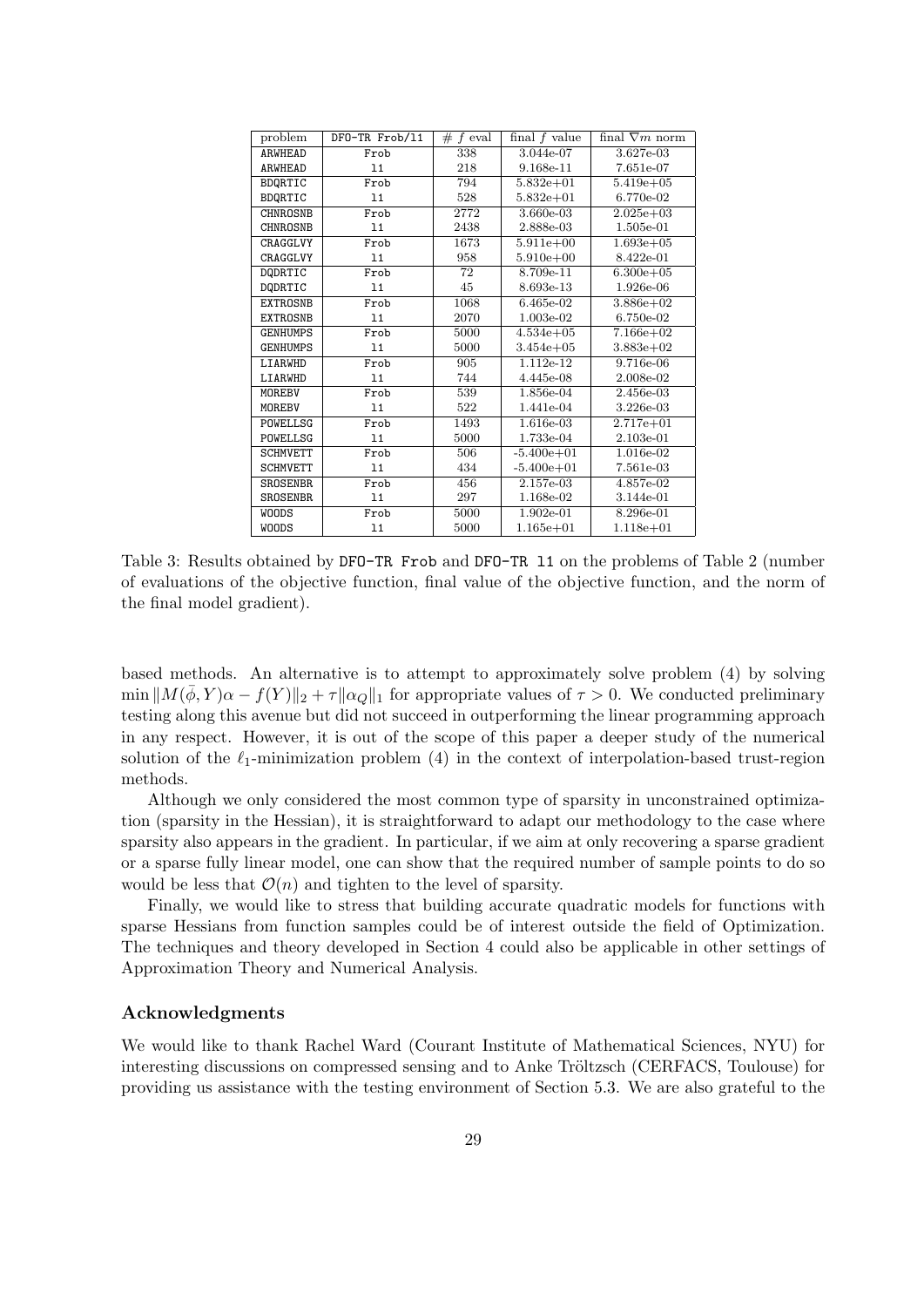anonymous referees for their helpful comments on the earlier version of the manuscript.

# **References**

- [1] F. Alizadeh and D. Goldfarb. Second-order cone programming. *Math. Program.*, 95:3–51, 2003.
- [2] A. S. Bandeira, M. Fickus, D. G. Mixon, and P. Wong. The road to deterministic matrices with the restricted isometry property. *Submitted, available online: arXiv:1202.1234 [math.FA]*, 2012.
- [3] A. S. Bandeira, K. Scheinberg, and L. N. Vicente. On partially sparse recovery. Technical Report 11-13, Dept. Mathematics, Univ. Coimbra, 2011.
- [4] R. Baraniuk, M. Davenport, R. DeVore, and M. Wakin. A simple proof of the restricted isometry property for random matrices. *Constr. Approx.*, 28:253–263, 2008.
- [5] E. Cand`es and T. Tao. Near optimal signal recovery from random projections: universal encoding strategies? *IEEE Trans. Inform. Theory*, 52:5406–5425, 2006.
- [6] E. J. Cand`es. The restricted isometry property and its implications for compressed sensing. *Compte Rendus de l'Academie des Sciences, Paris, Serie I*, 589–592, 2009.
- [7] B. Colson and Ph. L. Toint. Optimizing partially separable functions without derivatives. *Optim. Methods Softw.*, 20:493–508, 2005.
- [8] A. R. Conn, N. I. M. Gould, and Ph. L. Toint. *Trust-Region Methods*. MPS-SIAM Series on Optimization. SIAM, Philadelphia, 2000.
- [9] A. R. Conn, K. Scheinberg, and Ph. L. Toint. A derivative free optimization algorithm in practice. In *Proceedings of the 7th AIAA/USAF/NASA/ISSMO Symposium on Multidisciplinary Analysis and Optimization, St. Louis, Missouri, September 2-4*, 1998.
- [10] A. R. Conn, K. Scheinberg, and L. N. Vicente. Global convergence of general derivative-free trustregion algorithms to first and second order critical points. *SIAM J. Optim.*, 20:387–415, 2009.
- [11] A. R. Conn, K. Scheinberg, and L. N. Vicente. *Introduction to Derivative-Free Optimization*. MPS-SIAM Series on Optimization. SIAM, Philadelphia, 2009.
- [12] E. D. Dolan and J. J. Moré. Benchmarking optimization software with performance profiles. *Math. Program.*, 91:201–213, 2002.
- [13] E. D. Dolan, J. J. Moré, and T. S. Munson. Optimality measures for performance profiles. *SIAM J. Optim.*, 16:891–909, 2006.
- [14] G. Fasano, J. L. Morales, and J. Nocedal. On the geometry phase in model-based algorithms for derivative-free optimization. *Optim. Methods Softw.*, 24:145–154, 2009.
- [15] M. C. Ferris and G. Deng. Classification-based global search: An application to a simulation for breast cancer. In *Proceedings of 2008 NSF Engineering Research and Innovation Conference*, Knoxville, Tennessee, 2008.
- [16] N. I. M. Gould, D. Orban, and Ph. L. Toint. CUTEr (and SifDec), a constrained and unconstrained testing environment, revisited. *ACM Trans. Math. Software*, 29:373–394, 2003.
- [17] S. Gratton, Ph. L. Toint, and A. Tröltzsch. An active-set trust-region method for derivative-free nonlinear bound-constrained optimization. *Optim. Methods Softw.*, 26:873–894, 2011.
- [18] L. Jacques. A short note on compressed sensing with partially known signal support. *Signal Processing*, 90:3308–3312, 2010.
- [19] J. J. Mor´e and D. C. Sorensen. Computing a trust region step. *SIAM J. Sci. Comput.*, 4:553–572, 1983.